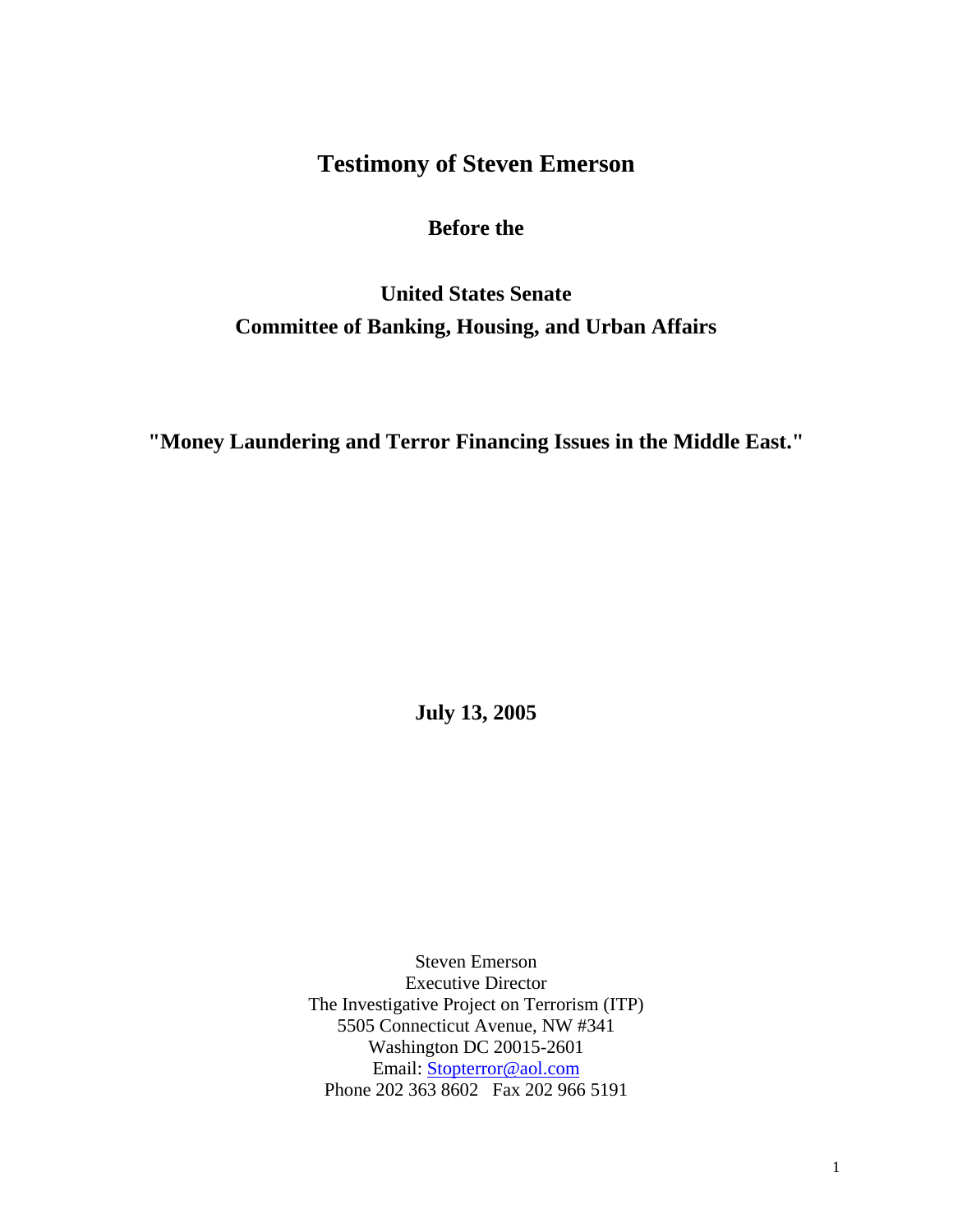## **I. Overview and Introduction: Money Laundering and Terror Financing Issues in the Middle East**

Chairman Shelby, Ranking Member Sarbanes and distinguished Members of the Committee: thank you for holding this hearing today about developments and trends in Money Laundering and Terror Financing Issues in the Middle East. In light of the terrorist attacks that have occurred in London last week and the determination that they were carried out by local subjects, this hearing is a timely reminder that the war on Islamic and Middle Eastern terrorism needs to be constantly fine tuned and improved. Tracking the financiers of terrorism and the collection of reliable intelligence are probably the most reliable ways of identifying terrorist cells.

The United States government has been a worldwide leader in tracking the money of terrorist financiers and entities due to the heroic dedication of so many who serve our government without credit or public recognition. But since the earlier achievements following 9-11, it is my belief that we are now behind the curve in the financial war on terrorism relative to the potential range of achievements we could achieve. That problem is a function of the system in place today that hinders, obstructs an impedes the abilities and capabilities of our government agencies and officials tasked with tracking terrorist assets.

The unsung heroes is the war on terrorism are those public servants—from FBI and DHS agents to Treasury analysts, from state law enforcement agencies to IRS accountants--who work out of the glare of publicity and who have tracked hidden terrorist assets around the world. But we are in constant need of self-improvement and must be intellectually honest about the war we are fighting. All of the ingredients for a more vastly successful war on terrorism are present but underutilized or artificially compartmented from one another—talented agents, analysts and prosecutors; a vast amount of data and open source intelligence; forensic expertise and unrelenting dedication. Yet, in the end, there is no rational allocation of resources nor is an integrated methodology that would insure that proper involvement of all agencies involved in tracking terrorist financing.

To the extent that Islamic terrorists have been able to learn from their "mistakes" and evade detection, as has been the case so far in London, the United States needs to be at the forefront of trying to pre-empt terrorists by anticipating the new ways in which terrorists will finance their operations. It has been often stated that an army is only as good as its last war. But in this war, we cannot afford to be fighting the last war. We have to be able not only to fight the present war but the future war. In this regard, our successes will depend much on our ability to digest on a timely basis current open source information and intelligence which is available in abundant form. In certain respects, our inabilities to get ahead of the terror financing curve is an unforgivable self-inflicted wound; the information needed to fight this war is widely and instantly available but because of bureaucratic rivalries and continued compartmentalization of U.S. law enforcement and intelligence, there has been a spectacular failure to distill data on a real time basis. Yes, the amount of data can be daunting, but make no mistake: our own provincial bureaucratic culture of not sharing information, coupled with parochial self-justifying bureaucratic funding imperatives have, for the past two years, driven our counter-terrorism finance policies more than what should have been driving them: our national security interests.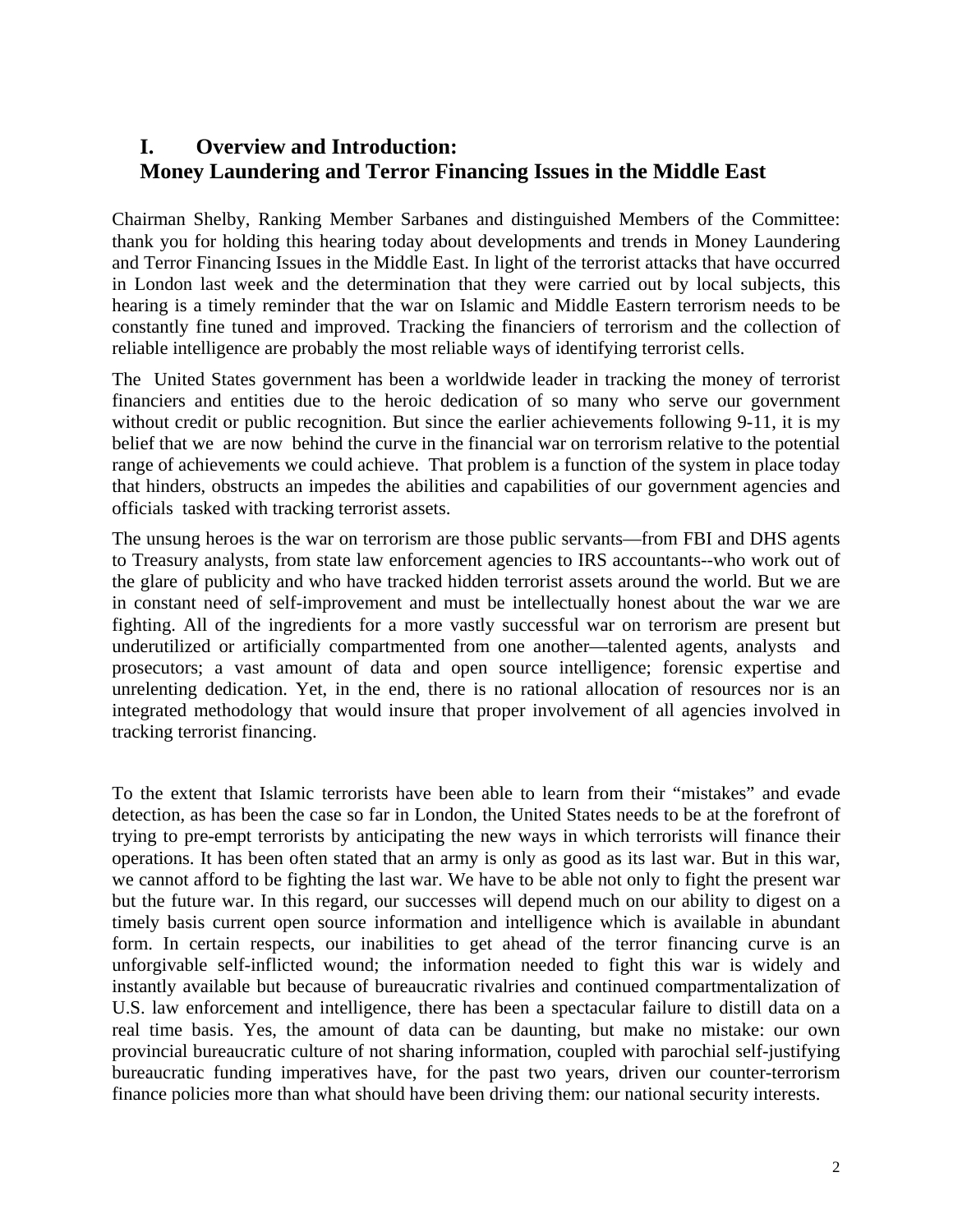To the extent we do not update our repertoire of available legal options alongside the intelligence, we are undermining our own war on terrorism. The only way to properly understand where we are in this critical component on the war on terrorism is to examine our successes and failures in the nearly four years since 9-11 and to analyze trends and developments that are pivotal in how we adjust our strategy.

As you know, in the immediate months following the September 11<sup>th</sup> attacks on the World Trade Center and the Pentagon, the federal government seized the assets of several major U.S.-based Muslim charities, which had been funneling money and resources to various terrorist groups overseas.

The U.S. government shut down the Holy Land Foundation, based in Richardson, Texas, and the Illinois-based Global Relief Foundation and Benevolence International Foundation. Various officials from these organizations have been arrested, indicted and even deported in an attempt to stop the flow of funds earmarked for terror. Additionally, the federal government shut down another Richardson, Texas-based for-profit corporation, the web-development firm Infocom, Inc., for violating sanctions against dealing with state sponsors of terrorism and money laundering in support of the terrorist group Hamas. Other charities serving as fronts for suspected terrorist activities have also been shut down, including the U.S. branch of the Al Haramain Foundation and Islamic African Relief Agency. In another example, the Department of Justice indicted officers of CARE, an Islamic charity in Boston, for lying about the true agenda of their organization, among other charges, on their application to the IRS for non-profit status. Rather than actually existing to support humanitarian causes, evidence shows that CARE, an offshoot of the Al Kifah Refugee Center which spawned Al Qaeda, was deeply involved in promoting Islamic terrorism. And finally, the US has listed scores of terrorist entities abroad in an effort to isolate them, freeze their assets, and empower the host governments to take legal action against them.

Aside from direct law-enforcement action on the part of the government, Congressional legislation has given rise to a civil cause of action against U.S.-based organizations linked to foreign terrorist groups, on the part of American victims of terrorism overseas, and their family members. This legal avenue allows victims to attach the assets of terrorist front groups, and thereby further hampers the ability of U.S.-based extremist organizations from supporting terrorist groups abroad.

While these developments have dealt a severe blow to the ability of terrorist organizations to raise funds within the United States, various individuals involved with these organizations have formed new ones, reconstituting their ability to provide support to terrorist groups under the veneer of legitimate charitable and business enterprises.

Additionally, U.S.-based operatives of terrorist groups have increasingly turned to standard criminal endeavors such as drug trafficking, organized retail theft and black market smuggling, the production and sale of counterfeit name-brand goods, and car theft rings in order to raise money to fund their training and operations.

An added impediment to successfully put a full court brace on terrorist groups has been the refusal of Western allies to list known terrorist groups as officially designated terrorist organizations. This craven attitude has deep consequences. Not only has Europe indirectly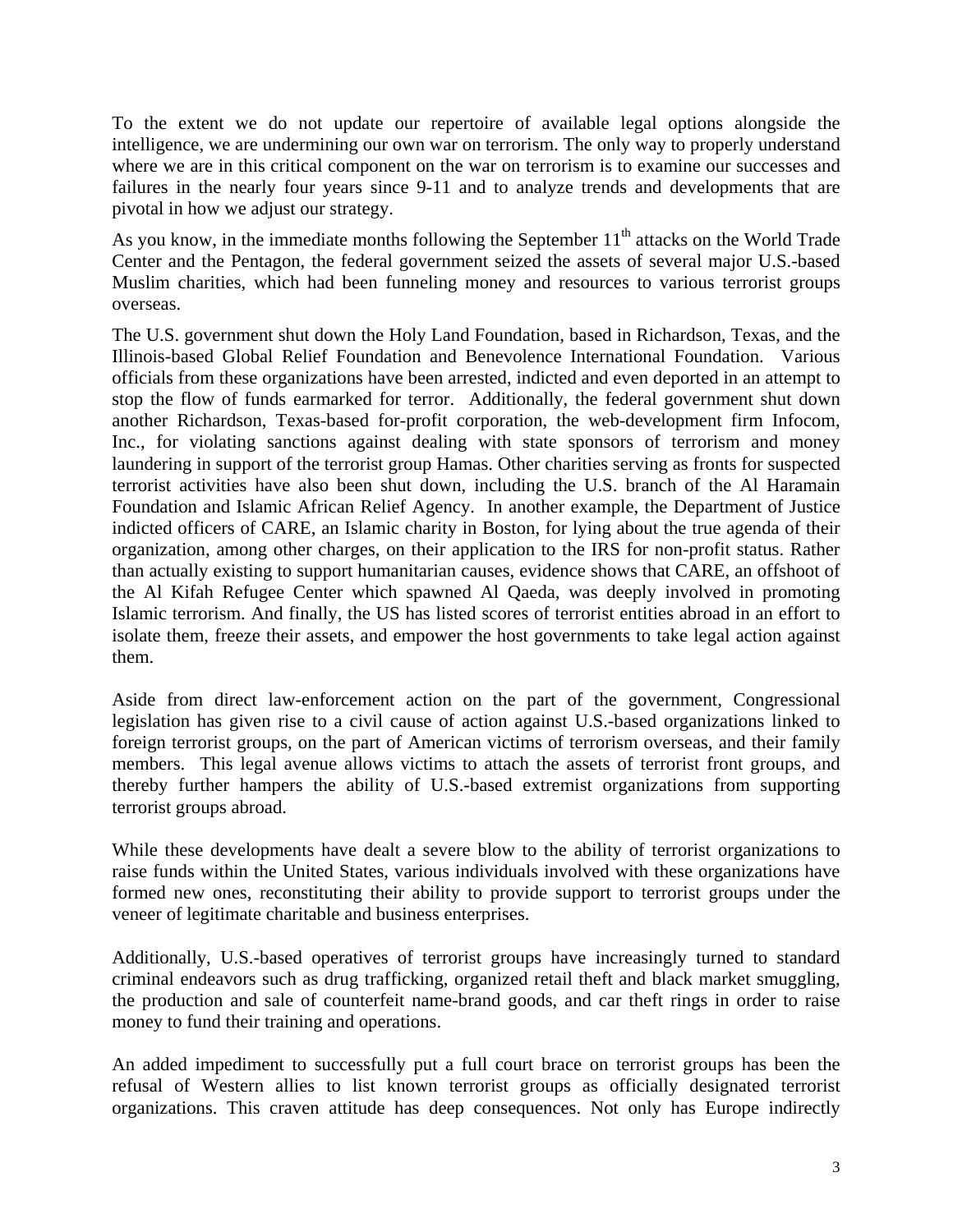allowed terrorist groups to continue their murderous attacks on Israeli civilians, but these European policies of appeasement have also endangered the United States.

Finally, the role of Saudi Arabia in continuing to finance, subsidize and sponsor militant Islamic causes needs to be highlighted. Unless and until the Saudi regime is forced to scale back the export of its radical Wahhabi ideology, the problem of militant Islam and therefore of Islamic terrorism will continue to grow.

## **II. Regeneration of Terror-Linked Entities**

## **a. Charities**

A number of former officers and representatives of charities that have been closed down by the Treasury Department are currently associated with other charitable organizations in the U.S. and are involved in their fundraising activities. This is a particularly troublesome development since it shows that those involved with terrorist fronts have been able to successfully reconstitute new charities that, upon closer scrutiny, have maintained the same ties to terrorist fronts and militant Islamic leaders, and have engaged in activities that belie the stated nature of their organizations. This new development will require the IRS to be more resourceful and for Congress to allocate new resources to new Treasury and IRS units whose mission should be to exclusively focus on the hunt for reconstituted charitable fronts for terrorism.

## **i. KindHearts for Charitable Humanitarian Development**

According to its website, KindHearts "is a non-profit charitable organization providing immediate disaster relief and establishing programs to improve the quality of life and foster future independence for those in need." The organization claims that its "program emphasis" is emergency relief; water and general sanitation; sheltering refugees; sponsorship of orphans, widows, and poor families; medical and health care; rehabilitation and renovation; vocational training and education; and independent income generation and economic growth.<sup>[1](#page-3-0)</sup>

There is evidence, however, that KindHearts may possibly be filling the void created by the closure of the Holy Land Foundation (HLF). In early 1994, Hamas leader Musa Abu Marzook, who had given the Holy Land Foundation (HLF)  $$210,000$  $$210,000$  $$210,000$  in initial funding,<sup>2</sup> decided that the

<span id="page-3-0"></span><sup>1</sup> <sup>1</sup> "Mission Statement and Objectives," Kind Hearts Website. [http://www.kind-](http://www.kind-hearts.org/ramadhan/KH_mission.htm)

<span id="page-3-1"></span>[hearts.org/ramadhan/KH\\_mission.htm](http://www.kind-hearts.org/ramadhan/KH_mission.htm).<br><sup>[2](http://www.kind-hearts.org/ramadhan/KH_mission.htm)</sup> "1993 Holy Land Foundation Form 990." Internal Revenue Service (IRS). *See Also* "Action Memorandum, Holy Land Foundation for Relief and Development International Emergency Economic Powers Act." From Dale Watson, Assistant Director FBI Counterterrorism Division to Richard Newcomb, Director of the Office of Foreign Assets Control, Department of Treasury. November 5, 2001 at p. 15.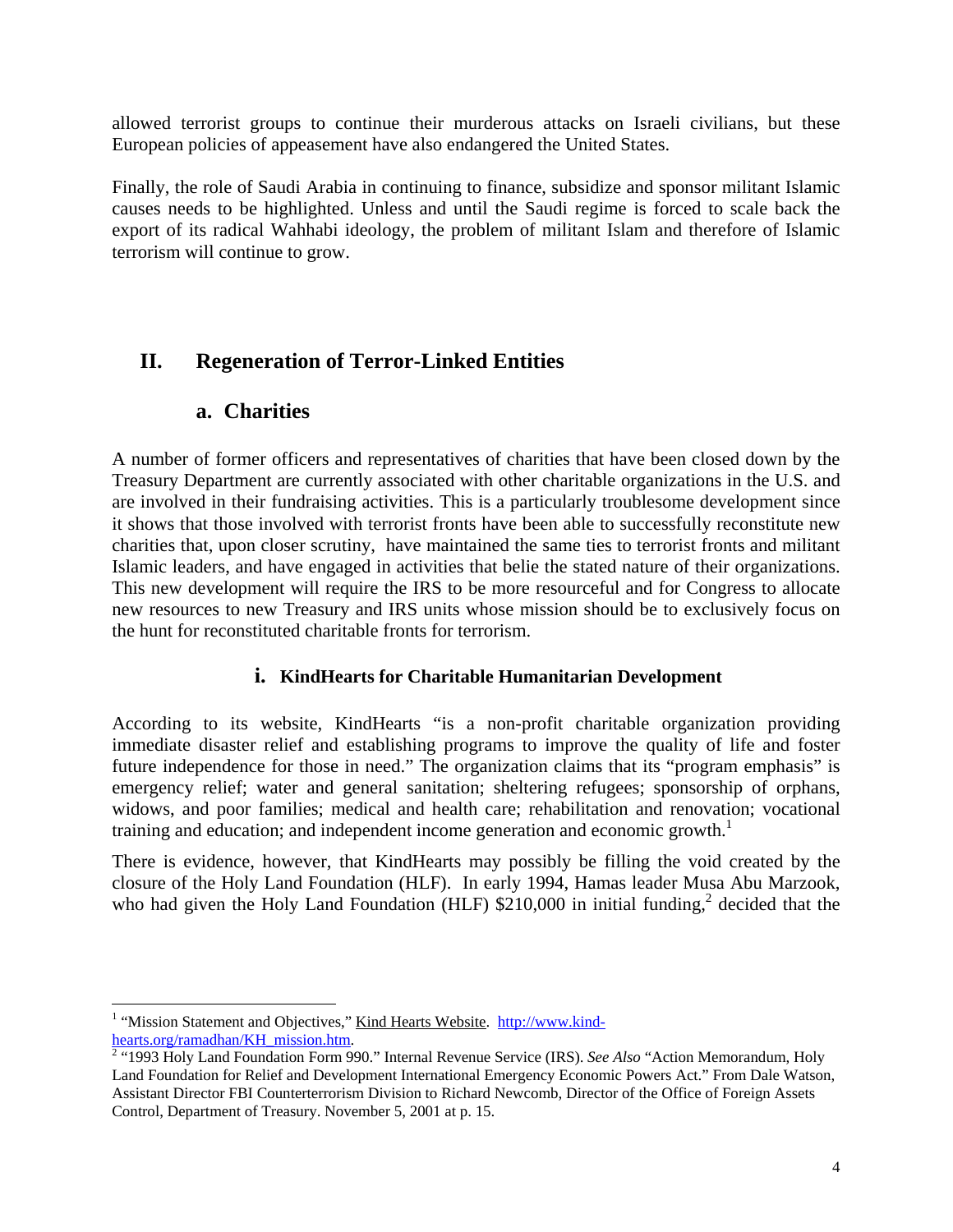charity would serve as the primary fundraising arm of HAMAS in the  $US^3$  $US^3$ . The HLF was in operation until the Treasury Department froze its assets in December 2001.<sup>[4](#page-4-1)</sup>

KindHearts was incorporated in Toledo, Ohio in  $2002$ ,<sup>[5](#page-4-2)</sup> and is registered in a number of other states,including Oklahoma[,](#page-4-6) Nevada, Indiana, Colorado<sup>9</sup>, while awaiting renewal in Pennsylvania.<sup>10</sup> An assessment of its operations indicates a close business relationship with the Holy Land Foundation network as well as with other charities that have been designated for being conduits for terrorist financing.

## **KindHearts Founder & CEO: links to Global Relief Foundation (GRF) and NAIF**

Khalid Smaili, founder<sup>11</sup> and  $CEO<sup>12</sup>$  of KindHearts, also served as the Public Relations representative for the Global Relief Foundation  $(GRF)$ .<sup>13</sup> The U.S. government shut down GRF on December 14, 2001 for financially supporting HAMAS and Al Qaeda.<sup>14</sup> Notably, in 2000, HLF had provided  $$18,521$  to GRF.<sup>[15](#page-4-12)</sup>

Smaili also donated \$15,000 in July 2000 to a program created and managed by Imam Ismaa'eel H. Hackett, the director for the Wilmington, Delaware-based North American Islamic Foundation (NAIF).<sup>16</sup> Hackett was the spiritual advisor to Abdullah Hameen, a convicted murderer on death row. Prior to Hameen's execution, Hackett and the NAIF filed a motion in court to postpone the execution, arguing that Hameen's rights were being violated. Hackett claimed that, "God states that a Muslim cannot be put to death for killing a disbeliever [non-

 $\overline{a}$ 

<span id="page-4-0"></span><sup>&</sup>lt;sup>3</sup> "Action Memorandum, Holy Land Foundation for Relief and Development International Emergency Economic Powers Act." From Dale Watson, Assistant Director FBI Counterterrorism Division to Richard Newcomb, Director

<span id="page-4-1"></span>of the Office of Foreign Assets Control, Department of Treasury. November 5, 2001 at p. 13.<br><sup>4</sup> "Shutting Down the Terrorist Financial Network," <u>U.S. Department of Treasury</u>. December 4, 2001.

<span id="page-4-2"></span>http://www.ustreas.gov/press/releases/po841.htm.<br><sup>5</sup> "KindHearts for Charitable Humanitarian Development Articles of Incorporation." <u>Ohio Secretary of State</u>. Filed January 22, 2002. 6

<span id="page-4-3"></span><sup>&</sup>lt;sup>6</sup> "KindHearts for Charitable Humanitarian Development Articles of Incorporation." Oklahoma Secretary of State. Filed September 29, 2003.

<span id="page-4-4"></span><sup>&</sup>lt;sup>7</sup> "KindHearts for Charitable Humanitarian Development Articles of Incorporation." Nevada Secretary of State. Filed August 18, 2003.

<span id="page-4-5"></span> <sup>&</sup>quot;KindHearts for Charitable Humanitarian Development Articles of Incorporation." Indiana Secretary of State. Filed October 17, 2003.

<span id="page-4-6"></span><sup>&</sup>lt;sup>9</sup> "KindHearts for Charitable Humanitarian Development Articles of Incorporation." Colorado Secretary of State.<br>Filed September 29, 2003.

<span id="page-4-7"></span> $10$  "KindHearts for Charitable Humanitarian Development Unified Registration Statement for Charitable

<span id="page-4-8"></span>Organizations." Filed September 9, 2002.<br><sup>11</sup>"KindHearts for Charitable Humanitarian Development Articles of Incorporation." <u>Ohio Secretary of State</u>. Filed January 22, 2002.<br><sup>12</sup> "KindHearts Newsletter." Kind Hearts Issue 2, No. 2, Fall 2003. [http://www.kind-hearts.org/publications/Fall-](http://www.kind-hearts.org/publications/Fall-03.pdf)

<span id="page-4-9"></span><sup>03.</sup>pdf<br><sup>13</sup> "Global News." Global Relief Foundation. Winter 2000 at p. 10.<br><sup>14</sup> "Recent OFAC Actions: Designation of Benevolence International Foundation and Global Relief Foundation."

<span id="page-4-10"></span>

<span id="page-4-11"></span>U.S. Department of Treasury, Office of Foreign Assets Control. December 14, 2001.<br>http://www.ustreas.gov/offices/eotffc/ofac/actions/20011214a.html

<span id="page-4-12"></span> $\frac{15 \text{ }\mu}{15}$   $\frac{1}{2000}$  Global Relief Foundation Form 990." Internal Revenue Service (IRS).  $\frac{16}{16}$  Nelson, Crystal. "Youth Project Starts Up." The News Journal. August 3, 2000.

<span id="page-4-13"></span>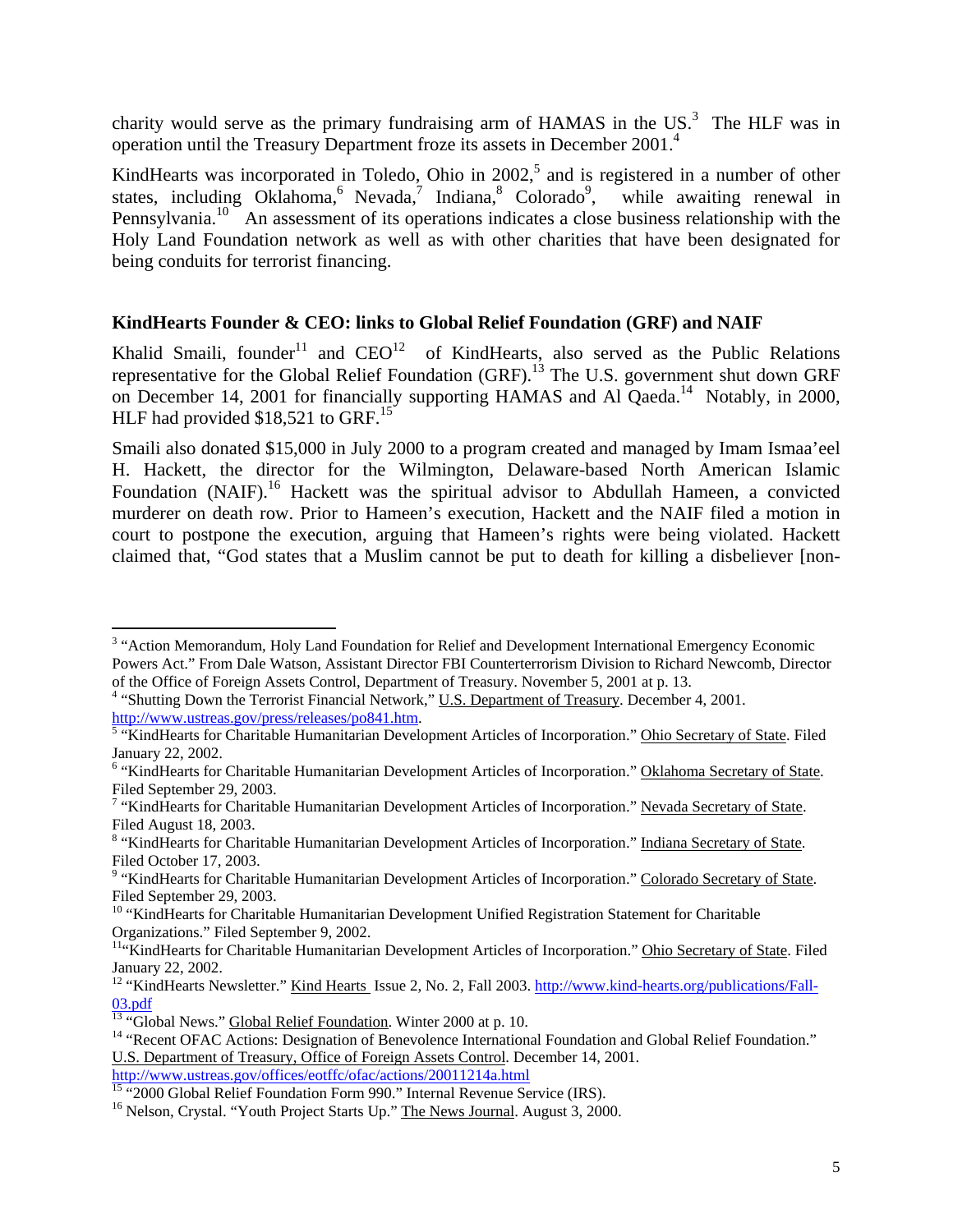Muslim]. Based on those premises, we have to say that Abdullah Hameen should not be put to death." $17$ 

## **KindHearts, the Islamic Association for Palestine (IAP) and the Holy Land Foundation (HLF)**

The IAP has a long history of links to Middle East terrorism and its financial support. A 2001 INS memo extensively documented IAP's support for HAMAS and noted that the "facts strongly suggest" that IAP is "part of HAMAS' propaganda apparatus."<sup>18</sup> Indicted HAMAS leader Musa Abu Marzook served on the IAP Board of Directors in 1989,<sup>19</sup> and just as he had arranged for the HLF, Marzook provided IAP with funds -- notably \$490,000.<sup>20</sup> In August 2002, a federal judge ruled that there was evidence that "the Islamic Association for Palestine has acted in support of HAMAS."<sup>21</sup> And most significantly, in November 2004, a federal magistrate judge held the IAP civilly liable for \$156 million in the 1996 shooting of an American citizen by a HAMAS member in the West Bank.<sup>22</sup> Further, in November 2004, an immigration judge labeled IAP a "terrorist" organization" and noted its "propensity for violence."<sup>[23](#page-5-6)</sup>

Annual conferences allowed IAP to promote and financially support the HAMAS agenda. As the October 1988 edition of IAP's Arabic language publication, *Ila Filastin*, noted, "[t]he Islamic Association for Palestine held conferences and activities to celebrate [the] one year anniversary of the blessed Intifada and…the inception of the HAMAS movement."<sup>24</sup> HAMAS members made frequent appearances at IAP's conferences.<sup>25</sup> At these conferences, IAP raised significant amounts of money for HLF. In fact, all of the money IAP raised during its *Intifada* celebrations in the late 1980's and early 1990's went to HLF, or the Occupied Land Fund as it was then known.<sup>26</sup> Additionally, all the proceeds from IAP's 1996 convention went to HLF.<sup>[27](#page-5-10)</sup>

Following the HLF shutdown, KindHearts appears to have assumed the close relationship with the Islamic Association for Palestine (IAP) that was previously held by HLF. Notably, each group uses the other to assist in raising funds: KindHearts lists the Islamic Association for Palestine as its "Fundraiser Organizer" in its tax exemption filings,<sup>28</sup> while IAP has prominently

Immigrant (Form I-360), Attachment.<br><sup>21</sup> Holy Land Foundation for Relief and Development v. Ashcroft, 219 F. Supp. 2d 57, 70 (D.D.C. 2002).<br><sup>22</sup> Boim v. Quranic Literacy Institute, et al. NDIL 00-CV-2905 "Memorandum and Or

 $\overline{a}$ 

<span id="page-5-0"></span><sup>&</sup>lt;sup>17</sup> Chase, Randall. "Death Row Inmate Loses Last-Minute Bid for Commutation." The Associated Press. May 24,

<span id="page-5-1"></span><sup>2001.&</sup>lt;br><sup>18</sup> In the matter of Hasan Faisal Yousef Sabri, Notice of Revocation of Petition for Amerasian, Widow, or Special. Immigrant (Form I-360), Attachment.

<span id="page-5-2"></span><sup>&</sup>lt;sup>19</sup> "Ila Filastin." February 1989 at p. 27.

<span id="page-5-3"></span><sup>20</sup> In the matter of Hasan Faisal Yousef Sabri, Notice of Revocation of Petition for Amerasian, Widow, or Special.

<span id="page-5-4"></span>

<span id="page-5-6"></span><span id="page-5-5"></span>

<span id="page-5-8"></span><span id="page-5-7"></span>

<sup>&</sup>lt;sup>24</sup> "Ila Filastin" October 1988.<br><sup>25</sup> Videotape, Islamic Association for Palestine Annual Conference, Kansas City, Missouri, December 27-30, 1989.<br><sup>26</sup> Boim v. Quranic Literacy Institute, et al. NDIL 00-CV-2905 "Depositio

<span id="page-5-10"></span><span id="page-5-9"></span><sup>77-78.&</sup>lt;br><sup>27</sup> Boim v. Quranic Literacy Institute, et al. NDIL 00-CV-2905 "Deposition of Rafeeq Jaber." July 28, 2003 at pp. 253-55. <sup>28</sup> "2003 KindHearts Form 990." Internal Revenue Service (IRS).

<span id="page-5-11"></span>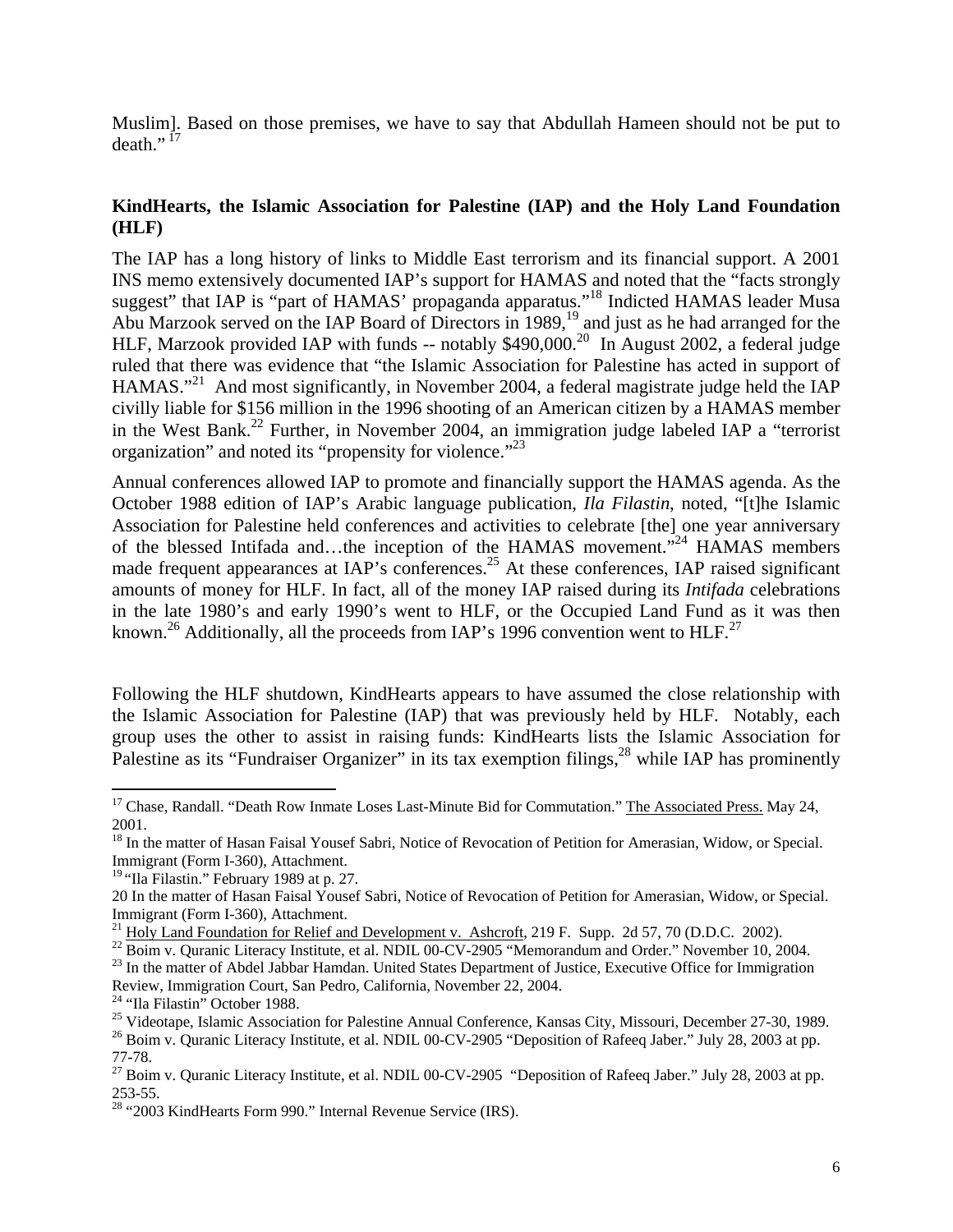featured a clickable advertisement for KindHearts on its website. Kindhearts was the only charity advertised for on IAP's homepage.<sup>29</sup> IAP used its list serve to distribute KindHearts messages.<sup>30</sup> In one such instance, IAP's list serve distributed an email from KindHearts CEO Khaled Smaili that stated:

"It is also with great satisfaction that I am able to report that just prior to the start of Ramadan, we received our 501-C(3) Tax exemption status from the U.S. government; therefore, all of your contributions are now tax exempt. Please rush your Zakat and Sadaqa in the return envelope today, or donate online at [www.kind-hearts.org.](http://www.kind-hearts.org/)"<sup>[31](#page-6-2)</sup>

Additionally, Abdelbaset Hemayel – who has served as the IAP's Director and Secretary General<sup>32</sup> – is listed as KindHearts' representative in Illinois and Wisconsin, according to a business card produced in April 2004.<sup>33</sup>

## **KindHearts and Al-Nojoum**

<span id="page-6-9"></span>1

Additionally**,** as was commonplace at IAP and HLF events, Kindhearts fundraisers have featured "entertainment" by the Al-Nojoum band.<sup>34</sup> Al-Nojoum, which was previously known as the Al-Sakhra band, frequently performed at IAP conventions. According to the HLF indictment, Al-Sakhra's "skits and songs…advocated the destruction of the State of Israel and glorified the killing of Jewish people." Mufid Abdulqader, who is a half-brother of HAMAS leader Khalid Mishal, was a member of the Al-Sakhra band. Abdulqader, an HLF fundraiser, was indicted with HLF in July 2004 on material support charges.<sup>35</sup>

## **KindHearts and the Mosque Foundation**

Additionally, KindHearts has received funds from a controversial organization, the Mosque Foundation. The Mosque Foundation (MF) is intimately linked to Hamas. Hamas operatives Mohammad Salah and Mohammad Jarad attended the mosque, while IAP President<sup>36</sup> Rafeeq Jaber has served as a Mosque Foundation officer.<sup>37</sup> Former IAP Chairman<sup>38</sup> Sabri Samirah has

<span id="page-6-6"></span> $\frac{35}{35}$  $\frac{35}{35}$  $\frac{35}{35}$  USA v. HLFRD et al. NDTX 04-CR-240. "Indictment." July 26, 2004. "IAP Board of Directors/Shura Council,"

<span id="page-6-0"></span><sup>&</sup>lt;sup>29</sup> Web Archive of The Islamic Association for Palestine Website. <http://web.archive.org/web/20021201230251/www.iap.org/index2.html> and<br>http://web.archive.org/web/20030602045953/www.iap.org/index2.html.

<span id="page-6-1"></span><sup>&</sup>lt;sup>[30](http://web.archive.org/web/20030602045953/www.iap.org/index2.html)</sup> See also "Eid Cards from KindHearts." Web Archive of The Islamic Association for Palestine Website. February 10, 2003. [http://web.archive.org/web/20030407163035/http://www.iap.org/febmarch2003headlines.htm.](http://web.archive.org/web/20030407163035/http://www.iap.org/febmarch2003headlines.htm)<br><sup>31</sup> "Message from KindHearts." <u>KindHearts</u>. November 18, 2002. Distributed through <u>iapinfo@iap.org</u>.<br><sup>32</sup> "IAP Board of D

<span id="page-6-2"></span>

<span id="page-6-3"></span>

<span id="page-6-4"></span><http://web.archive.org/web/20030803052043/http://www.iap.org/contactus.htm>.<br>
33 Business Card of Abdelbaset Hemayel[.](http://www.sakkal.com/Graphics/logos/kindheart/kindhearts_bc03.html) http://www.sakkal.com/Graphics/logos/kindheart/kindhearts bc03.html.<br>
<sup>34</sup> "KindHearts Benefit Dinner for

<span id="page-6-5"></span>[http://www.sakkal.com/Graphics/logos/kindheart/kindheart\\_orlando\\_flyer.html](http://www.sakkal.com/Graphics/logos/kindheart/kindheart_orlando_flyer.html) *See Also* "KindHearts Benefit Dinner for Palestine." Fort Lauderdale, Florida October 20, 2002. Flyer available at http://www.sakkal.com/Graphics/logos/kindheart/kindheart lauderdale flyer.html.

<span id="page-6-8"></span>

<span id="page-6-7"></span>[http://web.archive.org/web/20030803052043/http://www.iap.org/contactus.htm.](http://web.archive.org/web/20030803052043/http://www.iap.org/contactus.htm)<br><sup>[37](http://web.archive.org/web/20030803052043/http://www.iap.org/contactus.htm)</sup> Boim v. Quranic Literacy Institute, et al. NDIL 00-CV-2905 "Deposition of Rafeeq Jaber." April 9, 2003 at pp. 23-24.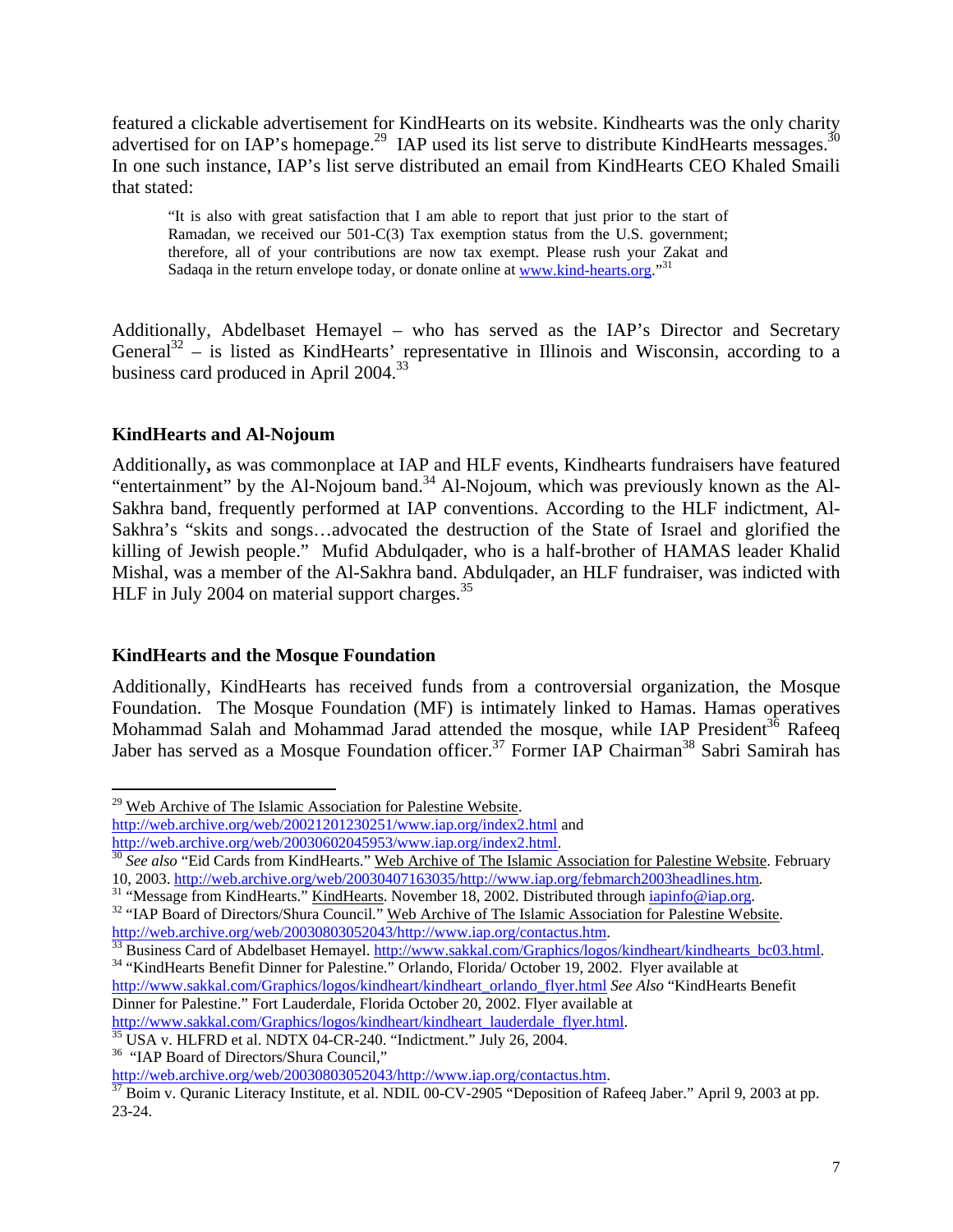also headed the Mosque Foundation. And, the MF's imam and registered agent, Jamal Said<sup>39</sup>, served as the Treasurer of the Al Aqsa Educational Fund,<sup>40</sup> an entity identified by the FBI as a Hamas charitable front.<sup>41</sup> The MF has also employed Kifah Mustapha, the head of HLF's Chicago office, $42$  and donated thousands of dollars to HLF.

According to its spring 2004 newsletter, KindHearts honored the Mosque Foundation with its "Mosque of the Year in recognition of their members' tremendous support." The newsletter noted that "this community as a whole donated \$195,000 for KH to fund its relief efforts for the innocent victims of home demolitions in Rafah Refugee Camp, Gaza." KindHearts President Khaled Smaili presented the award to Mosque Foundation President Osama Jammal.<sup>[43](#page-7-4)</sup>

Federal authorities are reportedly investigating the Mosque Foundation and associated individuals for suspected involvement in money laundering related to terror fronts. MF made sizable donations to other organizations later shut down by the US government for funding terrorism, including Benevolence International Foundation<sup>44</sup> and Islamic American Relief Agency (IARA), Al Qaeda fronts; and Global Relief Foundation  $(GRF)^{45}$ . Furthermore, MF has raised over thousands of dollars for Sami al-Arian who had been indicted for serving as the head of Palestinian Islamic Jihad in North America.

## **Other KindHearts representatives associated with radical Muslim groups in the U.S.: Omar Shahin and Khalifah Ramadan**

Other KindHearts representatives have been linked with radical Muslim groups in the U.S. According to a business card produced in April 2004, Omar Shahin, a former Tucson imam, is a KindHearts representative.<sup>46</sup> Shahin served as the Imam at the Islamic Center of Tucson (ICT) for three years until he "left abruptly" in June 2003. The ICT – which has hosted IAP conferences and has an extensive history of terror links – raised thousands for HLF in 2001.

<sup>&</sup>lt;sup>38</sup> "IAP Board of Directors/Shura Council." Web Archive of The Islamic Association for Palestine Website.<br>http://web.archive.org/web/20011017003533/http://www.iap.org/contactus.htm.

<span id="page-7-0"></span>

<span id="page-7-2"></span><span id="page-7-1"></span>

 $\frac{39}{10}$  $\frac{39}{10}$  $\frac{39}{10}$  "Mosque Foundation Corporation File Detail Report." Illinois Secretary of State.<br><sup>40</sup> "1995 Al Aqsa Educational Fund Form 990." Internal Revenue Service (IRS).<br><sup>41</sup> "Action Memorandum, Holy Land Foundation for Powers Act." From Dale Watson, Assistant Director FBI Counterterrorism Division to Richard Newcomb, Director of the Office of Foreign Assets Control, Department of Treasury. November 5, 2001 at p. 13

<span id="page-7-3"></span> $42$  "In a beautifully decorated hall, dinner guests participated in a silent auction and fundraising event, graciously led by Sh. Jamal Said and Sh. Kifah Mustapha, both of the Mosque Foundation, Bridgeview." "From the Field - MAS Freedom Foundation - Chicago: Legendary Civil Rights Leader Addresses Annual MAS Chicago Fundraising

<span id="page-7-4"></span>Dinner." Muslim American Society. [www.masnet.org/takeaction.asp?id=2455](http://www.masnet.org/takeaction.asp?id=2455)<br><sup>43</sup> "KindHearts Newsletter." <u>KindHearts</u>. Issue 2, No. 1, Spring 2004, <u>http://www.kind-</u><br>hearts.org/publications/KHSpring04.pdf

<span id="page-7-5"></span><sup>&</sup>lt;sup>[44](http://www.kind-hearts.org/publications/KHSpring04.pdf)</sup> "Benevolence International Foundation Form 990: Contributions of \$5,000 & More." Internal Revenue Service (IRS). *See also* "Benevolence International Foundation Form 990: Schedule of Contributor Donating \$5,000 or More in Money Securities or Other Property." Internal Revenue Service (IRS).

<span id="page-7-6"></span>Securities or Other Property." Internal Revenue Service (IRS). 45 "1997 Global Relief Foundation Form 990: Donation of Cash & Property Over 5,000." Internal Revenue Service (IRS). *See Also* "1999 Global Relief Foundation Form 990: Donation of Cash & Property Over 5,000." Internal Revenue Service (IRS). *See Also* "2000 Global Relief Foundation, Form 990: Statement of Donors in Excess of

<span id="page-7-7"></span><sup>&</sup>lt;sup>46</sup> Business Card of Omar Shahin. [http://www.sakkal.com/Graphics/logos/kindheart/kindhearts\\_bc03.html.](http://www.sakkal.com/Graphics/logos/kindheart/kindhearts_bc03.html)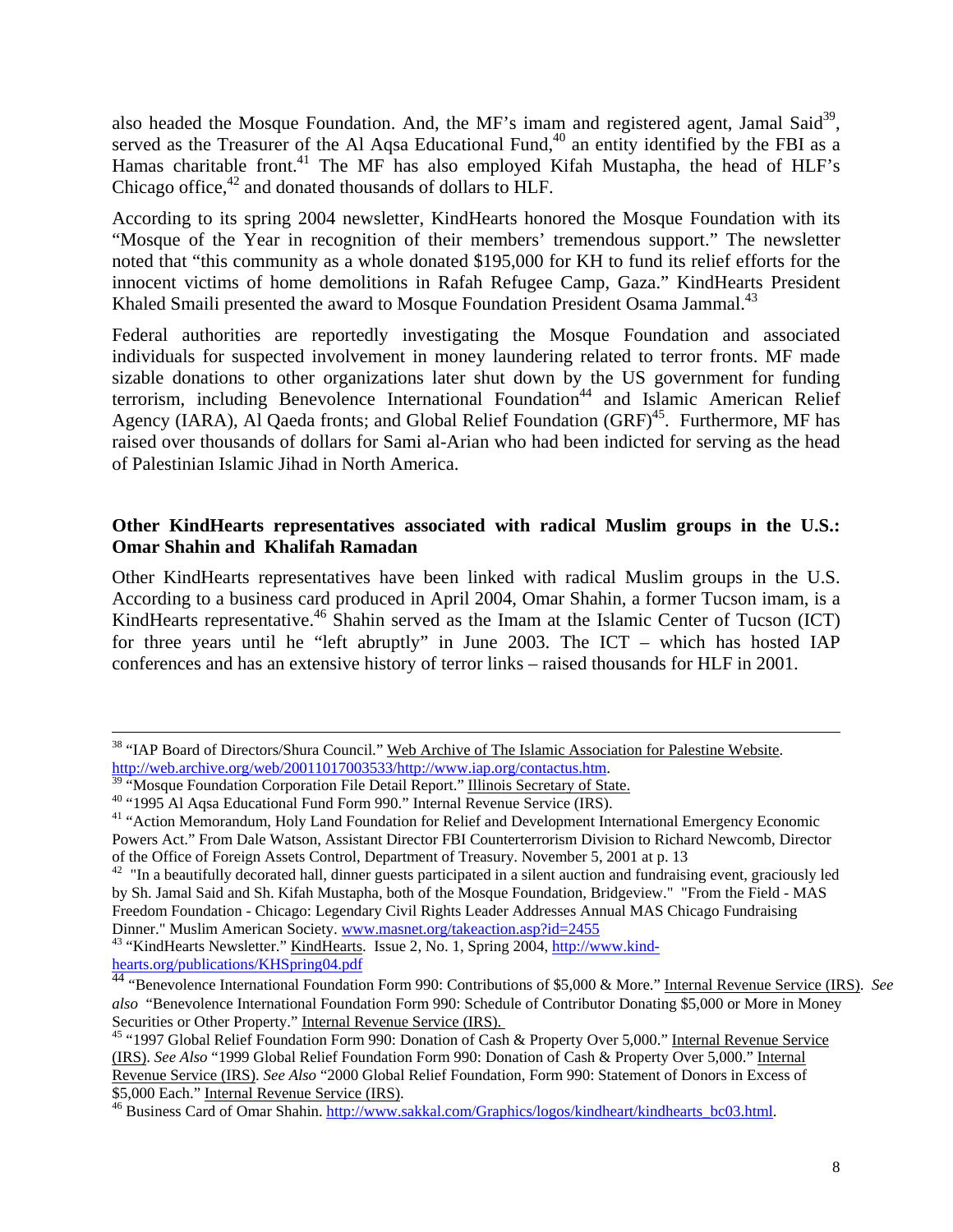In the mid-1980s, the ICT was one of the U.S. satellite offices of the Mektab al Khidmat (MAK) the precursor organization to al-Qaeda. MAK was founded by Wael Julaidan, Osama Bin Ladin, and Sheikh Abdullah Azzam, Bin Ladin's mentor.<sup>47</sup> Julaidan was ICT's President from 1983 to 1984[.48](#page-8-1) ICT was one of the US offices listed on the masthead of *Al-Jihad* magazine, a publication edited by Al Qaeda co-founder Abdullah Azzam (the other US office listed was the MAK office in Brooklyn). In April 1988, Azzam penned an article titled "The Solid Base (al Qaeda), which in effect announced the formation of al Qaeda."[49O](#page-8-2)ther notable ICT attendees include Wadih El-Hage,<sup>50</sup> convicted for his role in the 1998 East Africa embassy bombings, and Ghassan Dahduli, the manager of the IAP information office in Tucson.

Additionally, Khalifah Ramadan, who has served as KindHearts' Director of Domestic Programs,<sup>51</sup> has been a training and evaluation consultant for the Council on American Islamic Relations (CAIR) and the Islamic Society of North America  $(ISNA)$ .<sup>52</sup> There are a number of significant connections between CAIR and HLF, as well as other HAMAS front groups – the Islamic Association for Palestine, the United Association for Studies and Research, the Muslim Arab Youth Association, and the SAFA Group. For example, less than two months after CAIR filed its Articles of Incorporation, the organization received a \$5,000 wire transfer from HLF.<sup>[53](#page-8-6)</sup> Moreover, CAIR assisted in raising funds for HLF throughout the 1990's and until the government shut down.<sup>54</sup> And Ghassan Elashi, a founding Board Member of CAIR-Texas,<sup>55</sup> was also Chairman<sup>56</sup> and Treasurer<sup>57</sup> of HLF.

Further evidence placing CAIR in the HAMAS US network is the fact that it is an offshoot of IAP. Both Omar Ahmad and Nihad Awad – two of CAIR's incorporators – held leadership positions with IAP prior to founding CAIR.<sup>58</sup>

ISNA also has significant links to terrorism. Co-founded by Sami al-Arian<sup>59</sup> – indicted on criminal racketeering charges and for his alleged role as the head of Palestinian Islamic Jihad in

 $\overline{a}$ 

<span id="page-8-0"></span><sup>&</sup>lt;sup>47</sup>"PO-3553: Treasury Department Statement Regarding the Designation of the Global Relief Foundation." U.S. Department of Treasury, Office of Public Affairs. October 18, 2002.<br>http://www.treas.gov/press/releases/po3553.htm.

<span id="page-8-1"></span><sup>&</sup>lt;sup>[48](http://www.treas.gov/press/releases/po3553.htm)</sup> "Islamic Center of Tucson Annual Reports." Arizona Secretary of State. Filed May 21, 1984 and Feb.12, 1985.<br><sup>49</sup> Azzam, Dr. Abdullah. "Al-Qa'ida." <u>Al-Jihad</u>. No. 41, April 1988.<br><sup>50</sup> USA v. Bin Laden, et al. SDNY 98

<span id="page-8-2"></span>

<span id="page-8-3"></span>

<span id="page-8-4"></span>

<span id="page-8-5"></span>[hearts.org/publications/summer-03.pdf.](http://www.kind-hearts.org/publications/summer-03.pdf)<br><sup>[52](http://www.kind-hearts.org/publications/summer-03.pdf)</sup> "Biographical Sketch: Khalifah Ramadan," Web Archive of the Council on Islamic-American Relations Website. <http://web.archive.org/web/20031017201654/www.cair-nj.org/biokramadan.htm>.<br>
<sup>[53](http://web.archive.org/web/20031017201654/www.cair-nj.org/biokramadan.htm)</sup> NationsBank Wire Transfer # 941031011157000, Federal Reference # 9410310014920824. October 31, 1994.<br>
<sup>54</sup> See Also "CAIR Action Alert: Ameri

<span id="page-8-6"></span>

<span id="page-8-7"></span>

<span id="page-8-8"></span>

<span id="page-8-9"></span>

<span id="page-8-10"></span>

<span id="page-8-11"></span>

<span id="page-8-12"></span><sup>&</sup>lt;sup>59</sup> "Bio of Sami Al-Arian." American -Arab Anti-Discrimination Committee (ADC) program of Speakers, Moderators, and Award Recipients, 17<sup>th</sup> National Convention. Arlington, Virginia, June 8-11, 2000. See Also American Muslim Council (AMC) Program, 10th National Convention. Alexandria, VA, June 21-24, 2001, AND Mull, Yasmin. "A Shattered Dream." Egypt Today. December 10, 2003.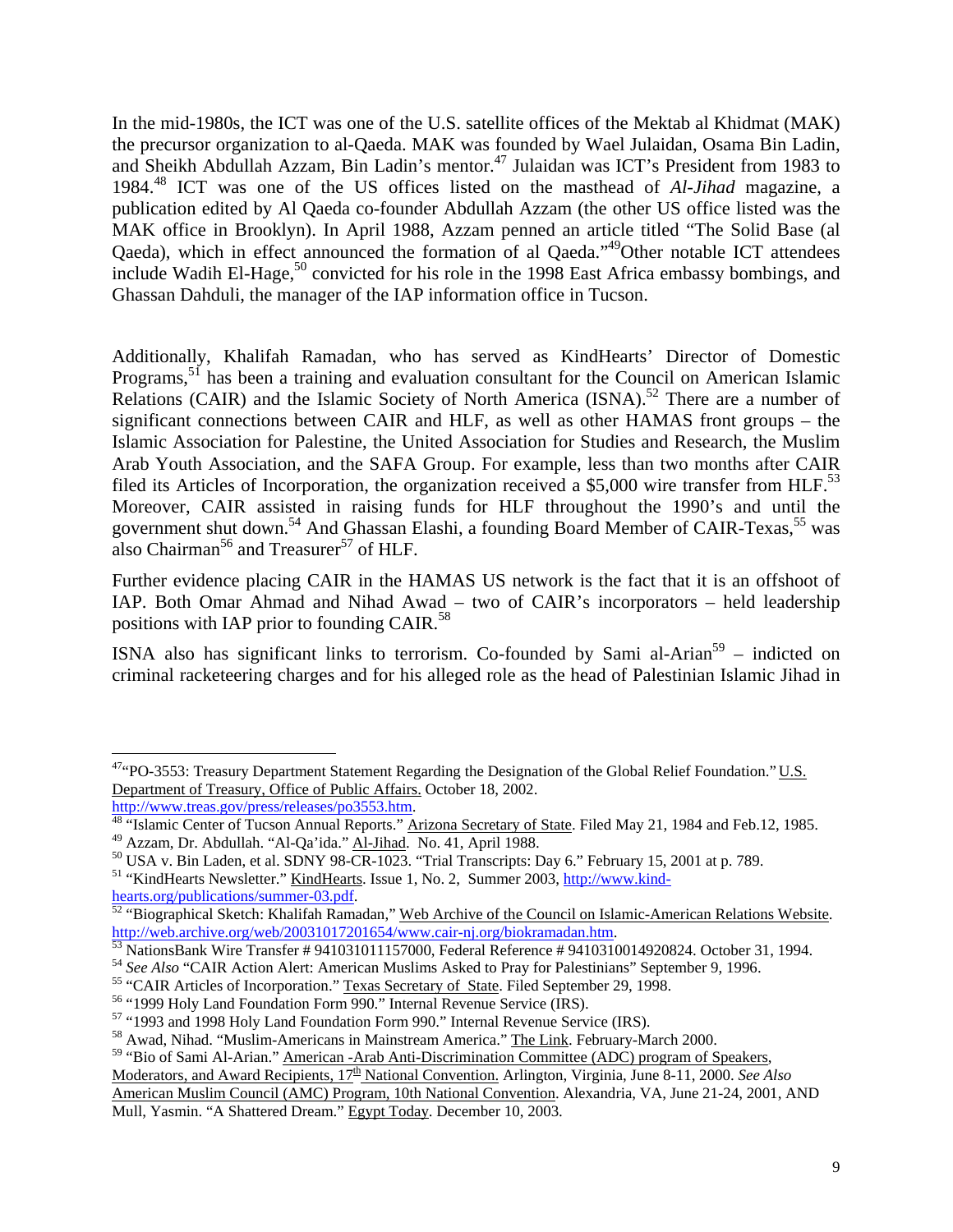the U.S. – ISNA has employed an array of convicted or indicted terrorists, such as Abdulrahman Alamoudi<sup>60</sup> and former HLF head Shukri Abu Bakr.<sup>[61](#page-9-1)</sup>

ISNA's funding is also highly suspect. ISNA provided \$170,000 in start-up capital to the Islamic African Relief Agency  $(IARA)$ ,<sup>62</sup> which the U.S. government shut down in October 2004 for funding HAMAS and Al Qaeda.<sup>63</sup> And it has been reported that U.S. officials are aware of ISNA's receipt of funds from Saudi sources that are under investigation for terror links.

## **ii. KinderUSA**

Like Kindhearts, KinderUSA, a Dallas-based Islamic charity, was formed by individuals who had high level positions at charities frozen by the U.S. government. Riad Abdelkarim served as HLF**'**s Secretary in 2000 and was an HLF Board Member when the organization was shut down in December 2001.<sup>64</sup> Following the HLF shutdown, Abdelkarim formed KinderUSA<sup>65</sup> with former HLF fundraiser and spokeswoman Dallel Mohmed.<sup>66</sup> And KinderUSA received funds from KindHearts in 2002.<sup>[67](#page-9-7)</sup>

In December 2004, KinderUSA suspended operations and entered a "period of evaluation and review" in the face of an FBI investigation.<sup>68</sup>

## **b. For-profit companies**

As we have seen with charities, we have noted a trend of for-profit companies reconstituting themselves with individuals previously involved with the HAMAS fronts in the United States. One example is the Infocom-Synaptix entity.

### **Infocom- Synaptix Connection**

Incorporated in Richardson, Texas, in 1992 and run by Ghassan Elashi and his four brothers, InfoCom sold computer systems and networking, telecommunications, and Internet services, and also exported computers to the Middle East. According to the U.S. government, in or around July 1992, Mousa Abu Marzook, a top Hamas official who is married to the Elashis' cousin Nadia, "sent, or caused to be sent, \$150,000" to InfoCom. The government alleges that in total,

 $\overline{a}$ 

<span id="page-9-1"></span><span id="page-9-0"></span>

<sup>&</sup>lt;sup>60</sup> Resume of Abdelrahman Alamoudi.<br><sup>61</sup> Boim v. Quranic Literacy Institute, et al. NDIL 00-CV-2905 "Deposition of Shukri Abu Baker." January 30, 2003 at pp. 13-14.

<span id="page-9-3"></span><span id="page-9-2"></span>

 $\frac{62}{1989}$  Islamic African Relief Agency Form 1023.: <u>Internal Revenue Service (IRS)</u>.<br><sup>63</sup> "Treasury Designates Global Network, Senior Officials of IARA for Supporting bin Laden, Others." U.S. Department of the Treasury, Office of Public Affairs., October 13, 2004.

<span id="page-9-4"></span>

<span id="page-9-5"></span>

<span id="page-9-7"></span><span id="page-9-6"></span>

<http://www.treas.gov/press/releases/js2025.htm><br>
<sup>64</sup> "2000 Holy Land Foundation Form 990." Internal Revenue Service (IRS).<br>
<sup>65</sup> "202 Kinder USA Form 990." Internal Revenue Service (IRS).<br>
<sup>66</sup> "S.H.A.R.E. Newsletter." <u>Ho</u>

<span id="page-9-8"></span><sup>&</sup>lt;sup>68</sup> KinderUSA response to Dallas Morning News, Letter from KinderUSA Board Members." KinderUSA Website. [http://www.kinderusa.org/index.php?option=com\\_content&task=view&id=44&Itemid=2](http://www.kinderusa.org/index.php?option=com_content&task=view&id=44&Itemid=2)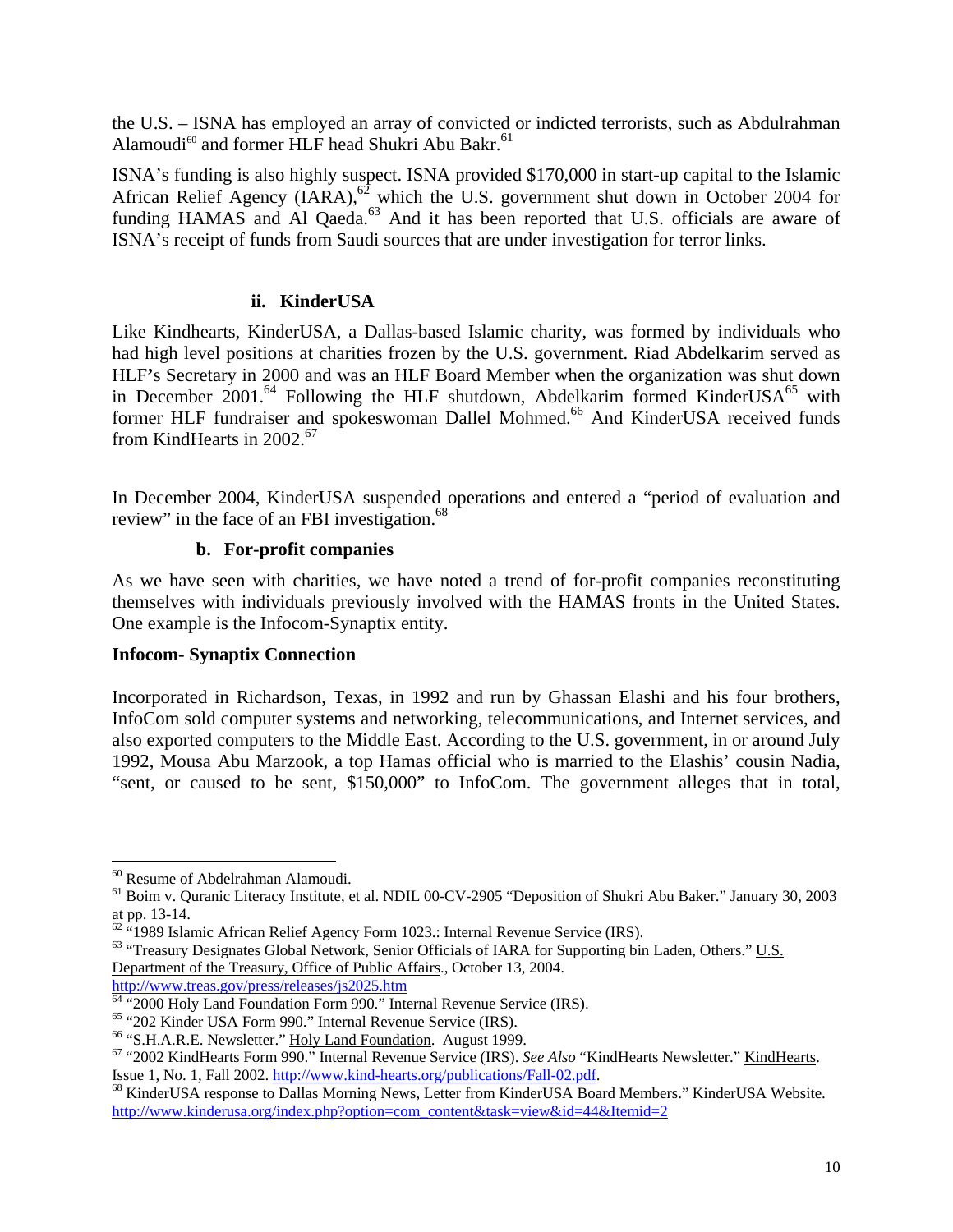<span id="page-10-7"></span>InfoCom received at least \$250,000 in investment capital from accounts controlled by Marzook.<sup>[69](#page-10-0)</sup>

In September 2001, federal agents raided InfoCom's Richardson offices. The investigation into the business dealings of InfoCom culminated in the arrests of four Elashi brothers—Bayan, Ghassan, Basman, and Hazim—on December 17, 2002. The fifth Elashi brother, Ihsan ("Sammy"), was already in custody on an unrelated charge. Marzook and his wife, Nadia Elashi, were also indicted, along with InfoCom itself. The two-part trial was comprised of a thirty-three count indictment which included export violations involving Syria and Libya, money laundering, and conspiracy to deal in the property of a Specially Designated Terrorist.<sup>70</sup>

In July 2004 Bayan Elashi, Ghassan Elashi, Basman Elashi, Hazim Elashi and Ihsan Elashi along with the Infocom Corporation were "convicted on charges they conspired to violate the Export Administration Regulations and the Libyan Sanctions Regulations. Specifically, each of the five brothers was also found guilty of conspiracy to file false Shipper's Export Declaration forms. All of the brothers were convicted of the false statements charges and all of the defendants except Ihsan Elashi were also convicted on money laundering charges."<sup>[71](#page-10-2)</sup>

In addition to the Infocom conviction, Ghassan Elashi and his two brothers Basman and Bayan Elashi were each found "guilty of conspiracy to deal in the property of a Specially Designated Terrorist and conspiracy to commit money laundering."[72](#page-10-3)

#### **Reconstitution of Infocom**

<span id="page-10-8"></span>1

Shortly after Infocom was shut down, another web-hosting company was opened in December 2002. This company is called Synaptix.Net (also referred to as Synaptix and Synaptix Corporation)<sup>73</sup> and it is run by several individuals including Majida Salem and Fadwa Elafranji.<sup>74</sup> Fadwa Elafranji was the former President of Infocom and coincidentally she is also the mother of the Elashi brothers.[75](#page-10-6) According to a LEXIS reports, Majida Salem is also known as Majida Elashi, Ghassan Elashi's wife.[76](#page-10-7) According to Ghassan Elashi's bail bond hearing from July 7, 2004, Elashi states that he is an employee of Synaptix and works in their sales division.<sup>77</sup>

<span id="page-10-3"></span>

<span id="page-10-0"></span>

<span id="page-10-2"></span><span id="page-10-1"></span>

<sup>&</sup>lt;sup>69</sup> USA v. Infocom et al. NDTX 02-CR-52. "Superceding Indictment." December 17, 2002.<br><sup>70</sup> USA v. Infocom et al. NDTX 02-CR-52. "Superceding Indictment." December 17, 2002.<br><sup>71</sup> "More Federal Convictions for Elashi Broth Attorney Northern District of Texas. April 14, 2005.

http://www.usdoj.gov/usao/txn/PressRel05/elashi\_conv\_part2.pdf<br><sup>72</sup> "More Federal Convictions for Elashi Brothers and Infocom Corporation at Second Trial." USDOJ United States Attorney Northern District of Texas. April 14, 2005.

<span id="page-10-5"></span><span id="page-10-4"></span>

http://www.usdoj.gov/usao/txn/PressRel05/elashi\_conv\_part2.pdf<br>
<sup>73</sup> USA v. Infocom et al. NDTX 02-CR-52. "Bail bond hearing of Ghassan Elashi." July 7, 2004 at p.23.<br>
<sup>74</sup> USA v. Infocom et al. NDTX 02-CR-52. "Bail bond h to a LEXIS/NEXIS business search, Fadwa Elafrangi and Majida Salem (also known as Majida Elashi) are listed as the associated entities for the company.<br><sup>75</sup> USA v. Infocom et al. NDTX 02-CR-52. "Bail bond hearing of Ghassan Elashi." July 7, 2004 at p.23.<br><sup>76</sup> "Majida Elashi Person Summary Report." <u>LEXIS/NEXIS</u>. According to LEXIS/

<span id="page-10-6"></span>

of Majida Elashi, there are several name variations given for Majida Elashi including the following: Elashi, Majida;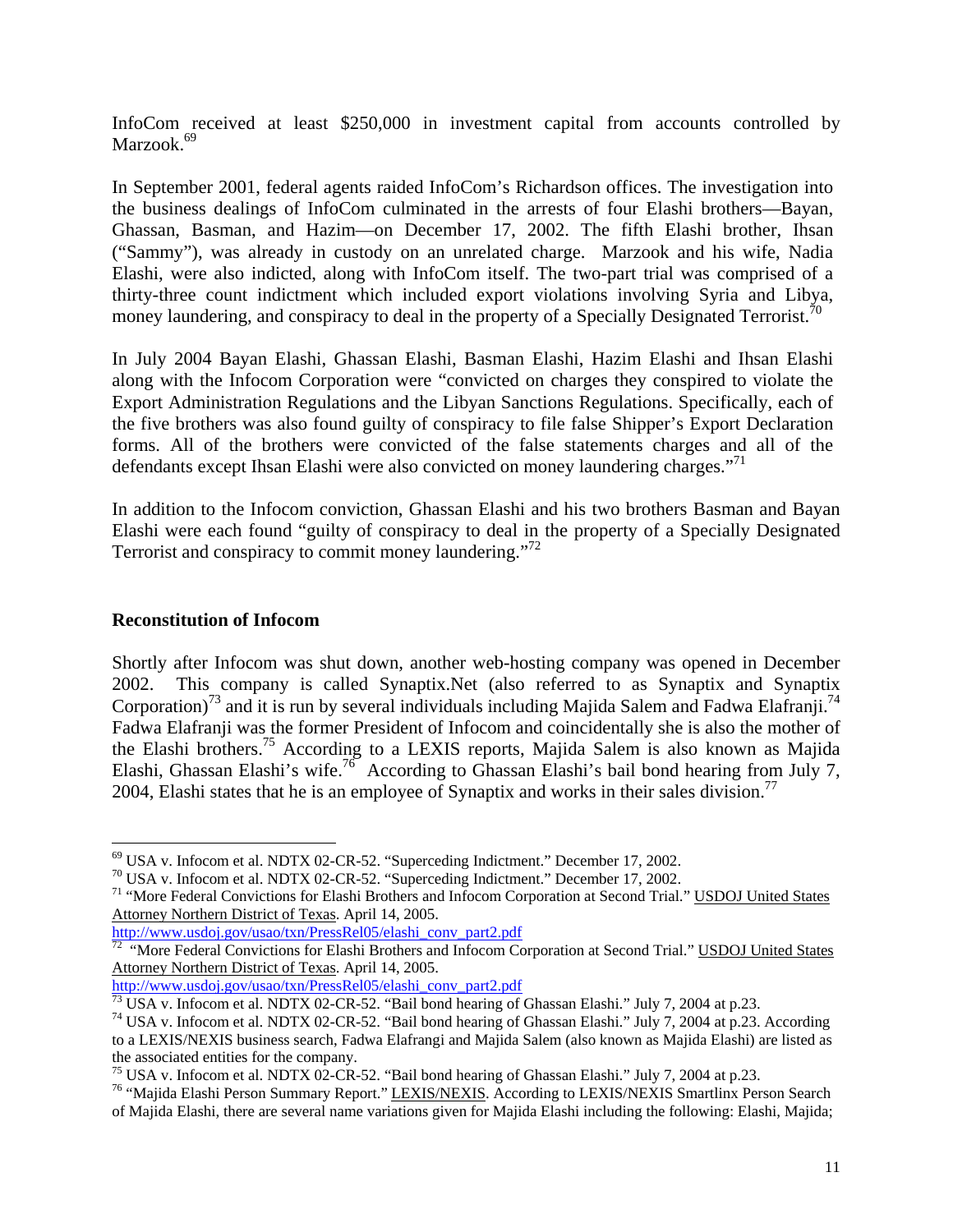One of the organizations that Synaptix.net hosted was KinderUSA (see section above on KinderUSA). It should be noted that when one retrieves the domain information of KinderUSA, Synaptix is not listed as the Internet hosting company or the technical contact. However, via an old version of KinderUSA's website, there is an option to join KinderUSA's mailing list. Upon receiving a confirmation e-mail to join Kinder USA's mailing list, subscribers are sent to a Synaptix.net link to confirm their subscription to the KinderUSA list serve as follows:

"Hello, This has been sent to you just to confirm that you want to be subscribed to: kinderusa-news to confirm, simply follow the link below: [http://www.synaptix.net/cgi](http://www.synaptix.net/cgi-bin/mojo/mojo.cgi?f=n&l=kinderusa%2dnews&e=riyyam%40yahoo.com&p=5794)[bin/mojo/mojo.cgi?f=n&l=kinderusa%2dnews&e=riyyam%40yahoo.com&p=5794](http://www.synaptix.net/cgi-bin/mojo/mojo.cgi?f=n&l=kinderusa%2dnews&e=riyyam%40yahoo.com&p=5794) (Click the link above or copy and paste the link into your browser) Powered by Mojo Mail 2.8.9 <http://www.synaptix.net/cgi-bin/mojo/mojo.cgi?f=smtm>" [78](#page-11-0)

### **Synaptix Partnership with Donationform.com, linked to HLF**

Synaptix not only provides Internet hosting and email services to its customers, but it is also partnered with a company called DonationForm.com which specializes in providing online donation portals for non-profit organizations.[79](#page-11-1) According to Donationform.com's website, "Synaptix.net's DonationForm.com secure online donation form solution is developed specifically for non-profit organizations."<sup>80</sup> A LEXIS business report of Donationform.com showed that one of its associates is former Holy Land Foundation (see HLF section above) spokesperson<sup>81</sup> and Infocom employee<sup>82</sup>, John Janney.<sup>83</sup> Under the contact information section on Donationform.com's website, Synaptix is listed as the contact address.<sup>[84](#page-11-6)</sup>

Although Infocom and Synaptix.net are not charities, the existence and reconstitution of Synaptix.net help explain the regeneration of groups and individuals who have acted as terrorist fronts in the United States.

Elashi, Mojida; Mousa, Majida; Salem, Majida; Salem, Majida M. USA v. Infocom et al. NDTX 02-CR-52. "Bail bond hearing of Ghassan Elashi." July 7, 2004.<br><sup>77</sup> USA v. Infocom et al. NDTX 02-CR-52. "Bail bond hearing of Ghassan Elashi." July 7, 2004 at p. 23. According

to a lexis business search, Fadwa Elafrangi and Majida Salem (also known as Majida Elashi) are listed as the

<span id="page-11-1"></span><span id="page-11-0"></span>

associated entities for the company.<br><sup>78</sup> "KinderUSA List Serve Email Invitation." <u>KinderUSA.</u> February 15, 2004. [www.kinderusa.org](http://www.kinderusa.org/)<br><sup>79</sup> Synaptix Website. http://www.synaptix.net/ See Also Donationform Website. http://www

<span id="page-11-3"></span><span id="page-11-2"></span>

for Employees of the Holy Land Foundation." Dated March 14, 2002. HLF v Ashcroft DDC 02-442 HLF Binder #7 p.3017-3019.<br><sup>82</sup> "Janney and other employees at InfoCom, an Islamic-owned Richardson computer company, have designed a

<span id="page-11-4"></span>Web site, dallasNOTnews.com, that urges its readers to boycott the newspaper and cancel subscriptions--to do whatever is legally permissible to change what they contend is the paper's anti-Islamic bias...InfoCom allowed Janney, its employee, to create a protest Web site, dallasNOTnews.com, that mocked the News' own Web site. Oddly, in his original 1996 HLF article, McGonigle reported that the wife of Hamas leader Mousa Abu Marzook had invested \$250,000 in InfoCom." *See* Donald, Mark. "War of Words; Morning News Reports of a Charity's Ties to Terrorism Spur Muslim Protests." The Dallas Observer. May 18, 2000.

<span id="page-11-6"></span><span id="page-11-5"></span>

<sup>&</sup>lt;sup>83</sup> "Donationform.com Business Summary Report." LEXIS/NEXIS.<br><sup>84</sup> Donationform Website. <http://www.donationform.com/contact.php> Address given is: Synaptix.net 401 International Pkwy, Ste 108 Richardson, TX 75081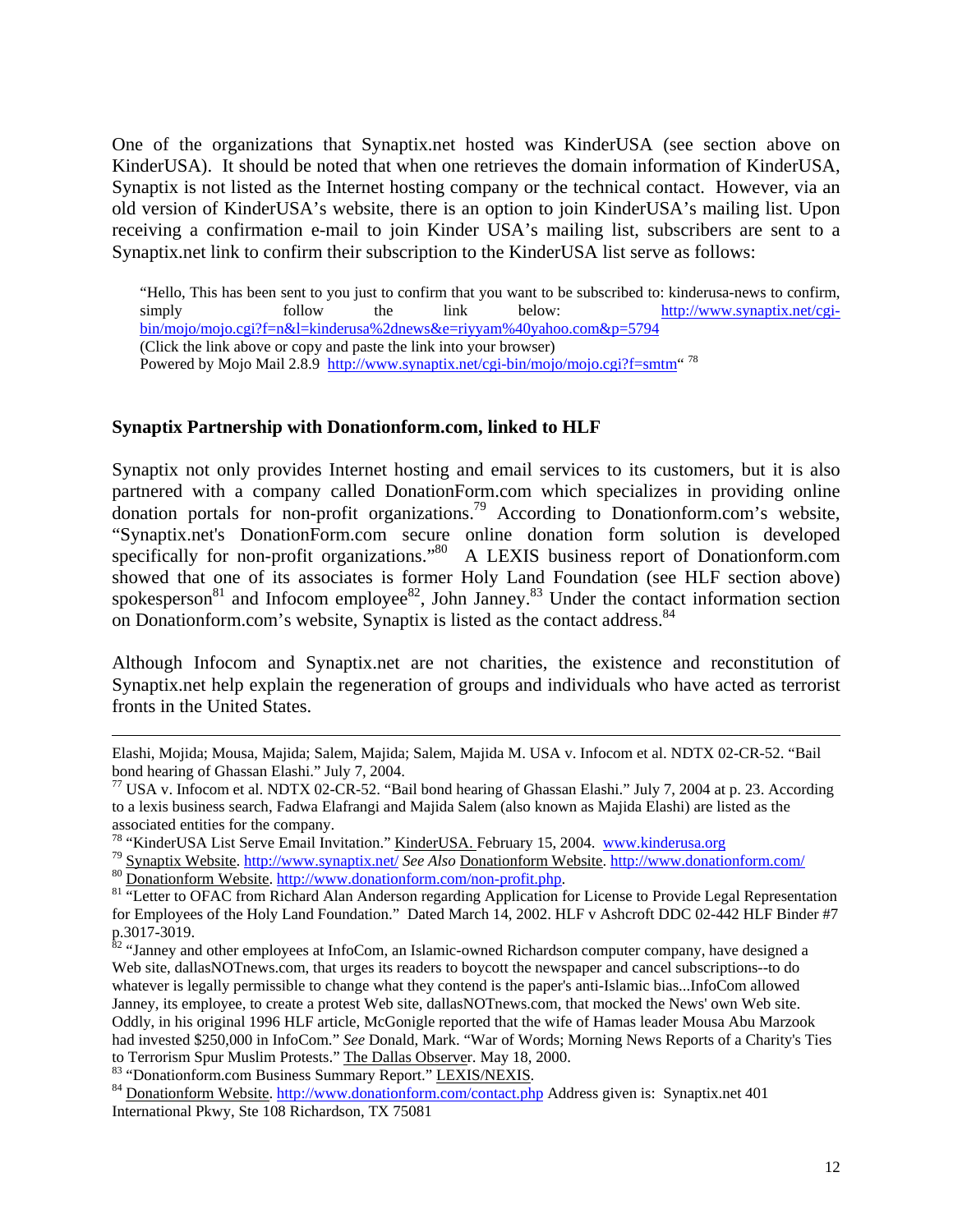## **III. Expansion of Non-traditional Methods of Terror Financing**

Another area of concern is the explosion of non-traditional methods of terror financing. While organizations use traditional methods of financing such as charities and donation boxes, terrorist fronts have implemented more non-traditional methods for moving funds.

## **a. Organized Retail Theft: A Major Conduit for Terrorist Financing**

Organized retail theft (ORT) has links to money laundering and financing of Middle Eastern terrorism. It targets everyday household commodities and consumer items affecting a variety of retail enterprises, including supermarkets, chain drug stores, independent pharmacies, mass merchandisers, convenience stores, and discount businesses. The supermarket industry alone loses \$15 billion annually from ORT while the loss is estimated to run as high as \$34 billion throughout all retail operations.<sup>85</sup> Strong evidence indicates that profits from this chain of illegal activity are funneled to terrorist groups in the Middle East, posing a serious threat to national and international security.

Because state laws have few teeth and there is a lack of federal law addressing the issue, retail theft is becoming increasingly attractive as a high-profit, low-risk avenue of crime for criminal organizations and terrorist groups. ORT rings operate in almost every region of the United States and several of these rings are led by foreign nationals, many of whom are illegal immigrants.

This black market trade employs two groups of individuals. The first group consists of professional shoplifters, or boosters [often illegal immigrants from Central American countries such as Honduras and El Salvador], who steal consumer merchandise through a variety of techniques that include organized shoplifting, armed robbery, cargo theft, and hijackings. Products targeted for theft by these groups include infant formula, cigarettes and smokeless tobacco, health and beauty aids, diabetes test strips, over-the-counter medications, and colognes and perfumes. [86](#page-12-1) 

The second group of individuals is comprised of fences, or low-level buyers [mostly immigrants from various Middle Eastern and East Asian countries such as Egypt, Jordan, Lebanon, and Pakistan] who purchase the stolen merchandise and distribute it back to retail outlets. This group owns a variety of businesses such as convenience stores, grocery stores, gas stations, grocery wholesale businesses, travel agencies, used car dealerships, shipping companies, book keeping firms, and night clubs. While the main activity of this group focuses on the theft and resale of stolen merchandise, members also engage in a number of side activities that include narcotics trafficking, prostitution, extortion, alien smuggling, organized auto-theft, currency smuggling,

<sup>1</sup> 

<span id="page-12-1"></span><span id="page-12-0"></span><sup>&</sup>lt;sup>85</sup> Food Marketing Institute Website. http://www.fmi.org/loss/ORT/<br><sup>86</sup> Testimony of Randy A. Merritt before the United States House of Representatives Committee on Government Reform, Subcommittee on Criminal Justice, Drug Policy and Human Resources titled "National and International Consumer Products Fencing Operation Suspected of Providing Support to Terrorist Organizations" on November. 10, 2003.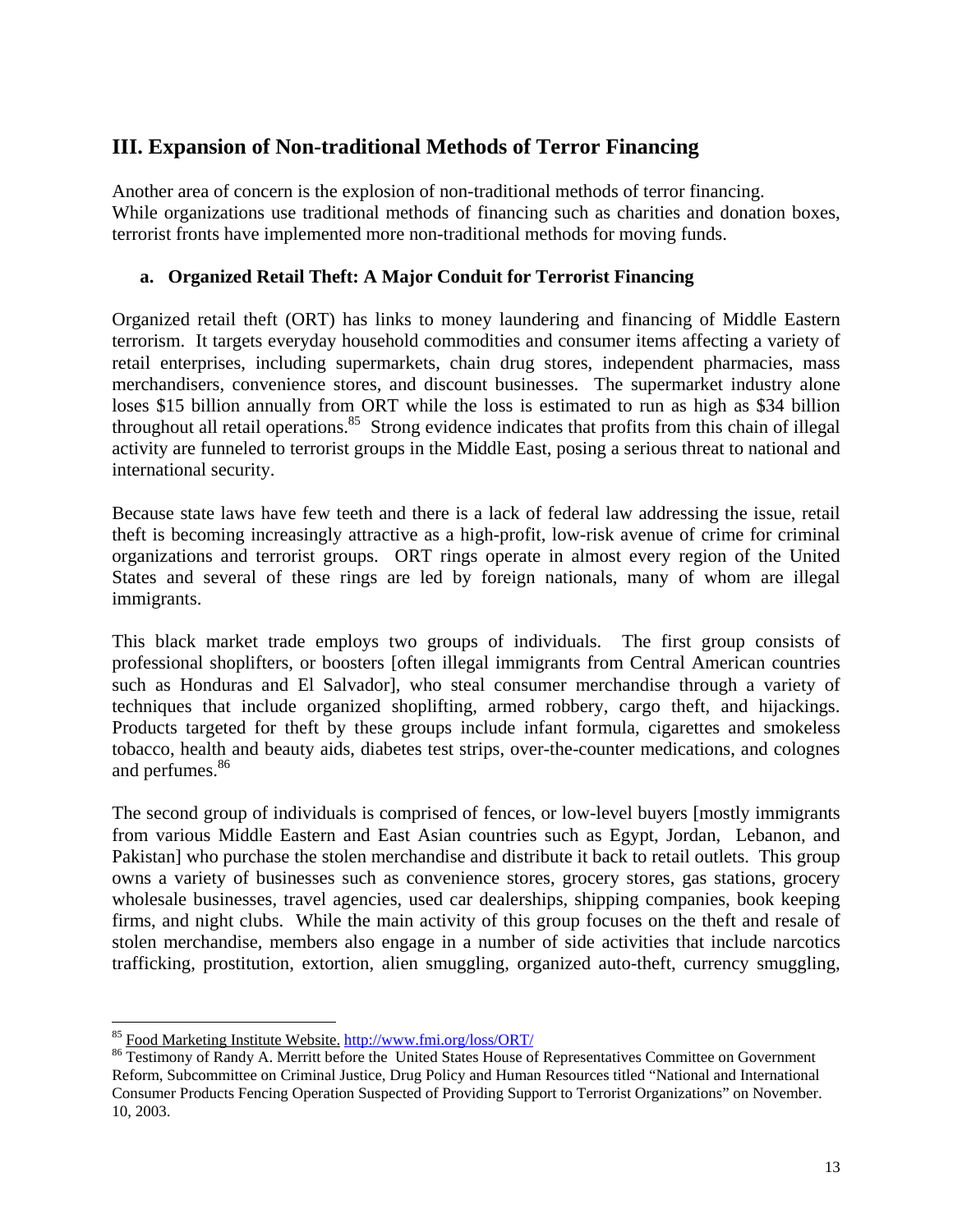credit fraud, bank fraud, and welfare fraud. Proceeds from the aforementioned illegal businesses are frequently used in financing terror-related activities.<sup>87</sup>

In his February 2005 Congressional testimony, FBI Director Robert Mueller highlights the strong linkages between organized criminal enterprises operating in the U.S. and terrorist groups:

Middle Eastern Criminal Enterprises involved in the organized theft and resale of infant formula pose not only an economic threat, but a public health threat to infants, and a potential source of material support to a terrorist organization.<sup>[88](#page-13-1)</sup>

Recent federal investigations of retail theft rings have resulted in indictments and subsequent arrests of Arab and Muslim criminal enterprises throughout the country. The Ghali Family organization is a particularly chilling example in its size, impact and ability to continue its illicit operations, despite incarceration of leaders.

## **The Ghali Family Organization – Incarceration of Leaders Is No Obstacle**

In February 2005, Mohammed Khalil Ghali was sentenced to 14 years imprisonment, following his conviction in April 2004 on 15 counts of a superseding indictment charging him and seven other individuals with various federal felony violations linked to organized retail theft in North Texas.<sup>89</sup> According to the indictment, Ghali was the organizer and leader of a Palestinian gang known as the "Ghali" organization, which ran one of the nation's most notorious retail theft rings from Fort Worth, Texas. At the direction of Mohammed Ghali, members of his organization purchased stolen property that was being held at various metroplex convenience stores by store owners/operators who served as "fences" for the Ghali organization. Stolen property, including infant formula, pharmaceuticals, cigarettes, health and beauty aids, medicinal products, glucose test strips, nicotine gum and transdermal patches, razors and razor blades, were then delivered to warehouses where price tags and anti-theft devices were removed and the merchandise repackaged and shipped to customers throughout the United States.<sup>90</sup>

Despite incarceration of its top leaders, the "Ghali crime family" continues to operate its illegal business from behind bars with the aid of unjailed associates. Testimony at the sentencing hearing accused Ghali of making inquiries as to how much it would cost to have the Texas prosecutor and federal agent killed by gang members.<sup>91</sup> According to court transcripts, jailed family leader Mohamed Ghali attempted to hire Crip gang members to arrange the hits for

<span id="page-13-4"></span><sup>91</sup> "Leaders of Organized Retail Theft Ring Sentenced to 14 Years in Federal Prison." USDOJ United States Attorney Northern District of Texas. February 2, 2005.

[http://www.usdoj.gov/usao/txn/PressRel05/Ghali\\_sen1\\_amd.pdf](http://www.usdoj.gov/usao/txn/PressRel05/Ghali_sen1_amd.pdf)

1

<span id="page-13-0"></span><sup>&</sup>lt;sup>87</sup>Testimony of Randy A. Merritt before the United States House of Representatives Committee on Government Reform, Subcommittee on Criminal Justice, Drug Policy and Human Resources titled "National and International Consumer Products Fencing Operation Suspected of Providing Support to Terrorist Organizations" on November. 10, 2003.

<span id="page-13-1"></span><sup>88</sup> Testimony of Robert S. Mueller, III, Director of the Federal Bureau of Investigation before the United States Senate Committee on Intelligence on February 16, 2005.

<span id="page-13-2"></span><sup>89 &</sup>quot;Leader of Organized Infant Formula Theft Ring Sentenced to 14 Years in Federal Prison." USDOJ Press Release. Feb. 2, 2005.<br><sup>90</sup> USA v. Ghali, et al. 03-CR-212. "Superseding Indictment." Dec. 17, 2003.

<span id="page-13-3"></span>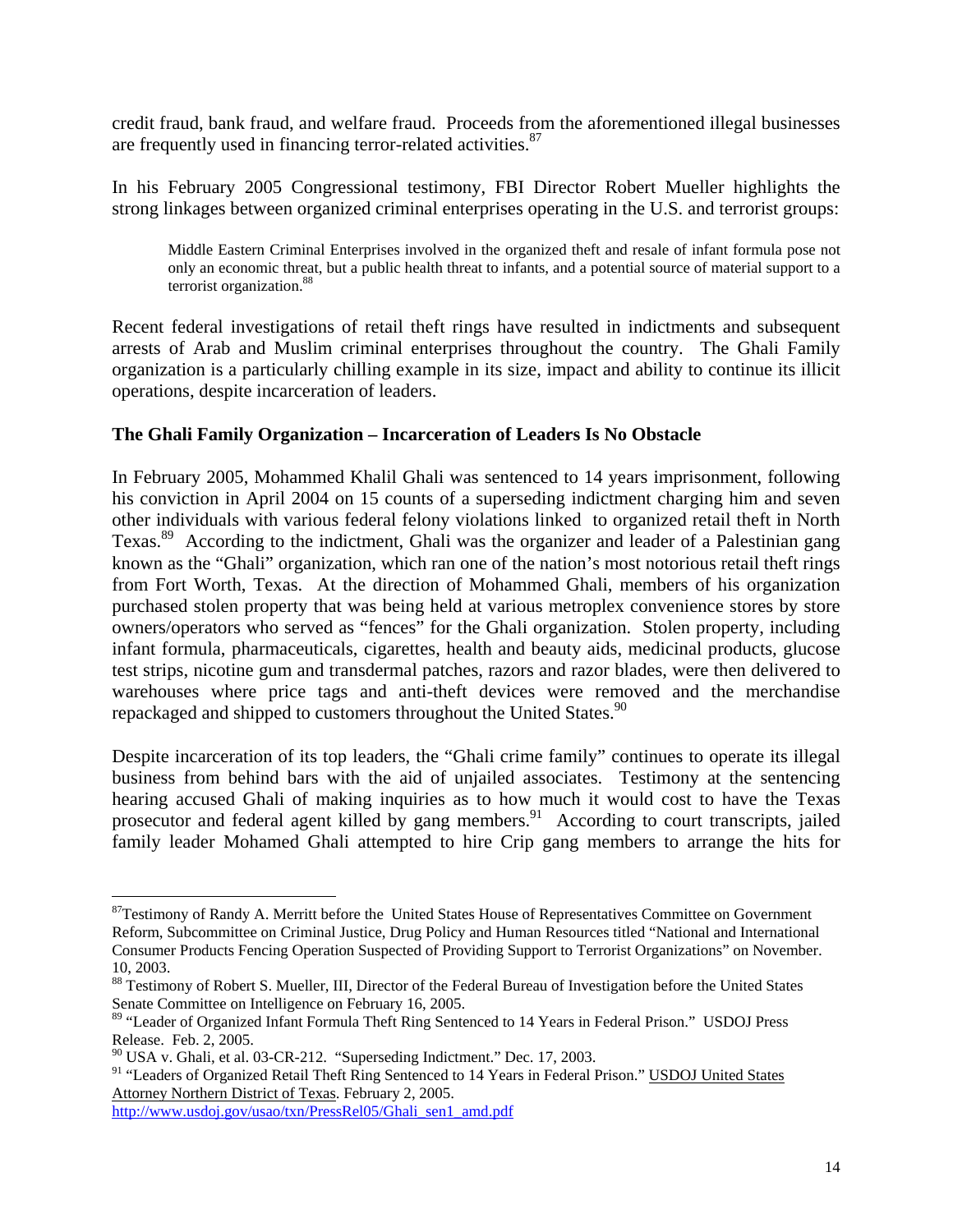\$500.<sup>92</sup> Members of the Ghali family also made attempts to bribe U.S. Immigration and Customs Enforcement (ICE) supervisors to get the charges against Ghali dismissed.<sup>93</sup> More recently, federal authorities unraveled a plot targeting Fort Worth Police Detective Scott Campbell, his family, and ICE agent Scott Springer.<sup>94</sup> It has been reported that profits generated from the sale of goods were wired to banks in the Middle East.

## **Huge profits from thefts of infant formula**

The Jamal Trading Company case demonstrates the huge amounts of money that is generated through the theft of infant formula. A wholesaler in infant formula, the Tempe-based company owned and operated by Samih Fadl Jamal, was the center of a fencing operation for stolen or fraudulently obtained infant formula, which generated more than \$11 million dollars in profits.<sup>95</sup> Stolen infant formula was repackaged at the JTC warehouse and distributed and sold to various retail and wholesale businesses.<sup>96</sup> Most of the defendants indicted in the case were from Iraq, Jordan, or Lebanon. Of the 27 defendants indicted, 22 were located and arrested, 17 have pleaded guilty and four have been sentenced and deported. Jamal, a naturalized US citizen born in Lebanon, was convicted in April 2005 on 20 counts of conspiracy to traffic in stolen infant formula, money laundering, and other related charges. All counts carried a fine of \$250,000. Sentencing is set for September 12,  $2005.^{97}$ 

Similarly, a June 8, 2005 indictment charged Carlos Javier Medina-Castellanos, Mahmoud Bassar and Jose Franscisco of organized theft of baby formula, over-the-counter medicines, and other items related to personal health and hygiene. According to the indictment, the stolen items would be collected from different locations in North Carolina and Georgia and delivered to various depositories that included private residences or temporary storage facilities. The stolen merchandise would then be transported by passenger vehicles and rented trucks to commercial trucking firms where it was loaded onto larger trucks. The merchandise would then be shipped to various destinations across the country. The retail value of particular shipments of the stolen merchandise shipments in some instances exceeded \$50,000.<sup>98</sup>

### **The use of mosques, bookkeepers and law firms in ORT**

The organized retail theft ring is not only sophisticated in its operations, but also in its exploitation of resources. Investigators of various organized retail theft rings have reported that often mosques are used by the criminals as meeting places to discuss logistics for burglaries or

1

<span id="page-14-0"></span> $92$  Benson, Todd and Robert Riggs. "Feds Uncover Alleged Plot to Assassinate Fort Worth Cop, Federal Agent."

<span id="page-14-1"></span>CBS-11 News. May 11, 2005.<br><sup>93</sup> "Leaders of Organized Retail Theft Ring Sentenced to 14 Years in Federal Prison." <u>USDOJ United States</u><br>Attorney Northern District of Texas. February 2, 2005.

<span id="page-14-2"></span>Benson, Todd and Robert Riggs. "Feds Uncover Alleged Plot to Assassinate Fort Worth Cop, Federal Agent." CBS-11 News. May 11, 2005.<br><sup>95</sup> USA v. Jamal, et al. DAZ 03-CR-261. "Indictment." March 13, 2003.<br><sup>96</sup> USA v. Jamal, et al. DAZ 03-CR-261. "Indictment." March 13, 2003.<br><sup>97</sup> "Stolen Infant Formula Ringleader Convicted of T

<span id="page-14-3"></span>

<span id="page-14-4"></span>

<span id="page-14-5"></span>Arizona. April 26, 2005.<http://www.usdoj.gov/usao/az/azpress/2005/2005-080.pdf>

<span id="page-14-6"></span> $8^3$  USA v. Medina-Castellanos, et al. EDNC 05-CR-155. "Indictment." June 8, 2005.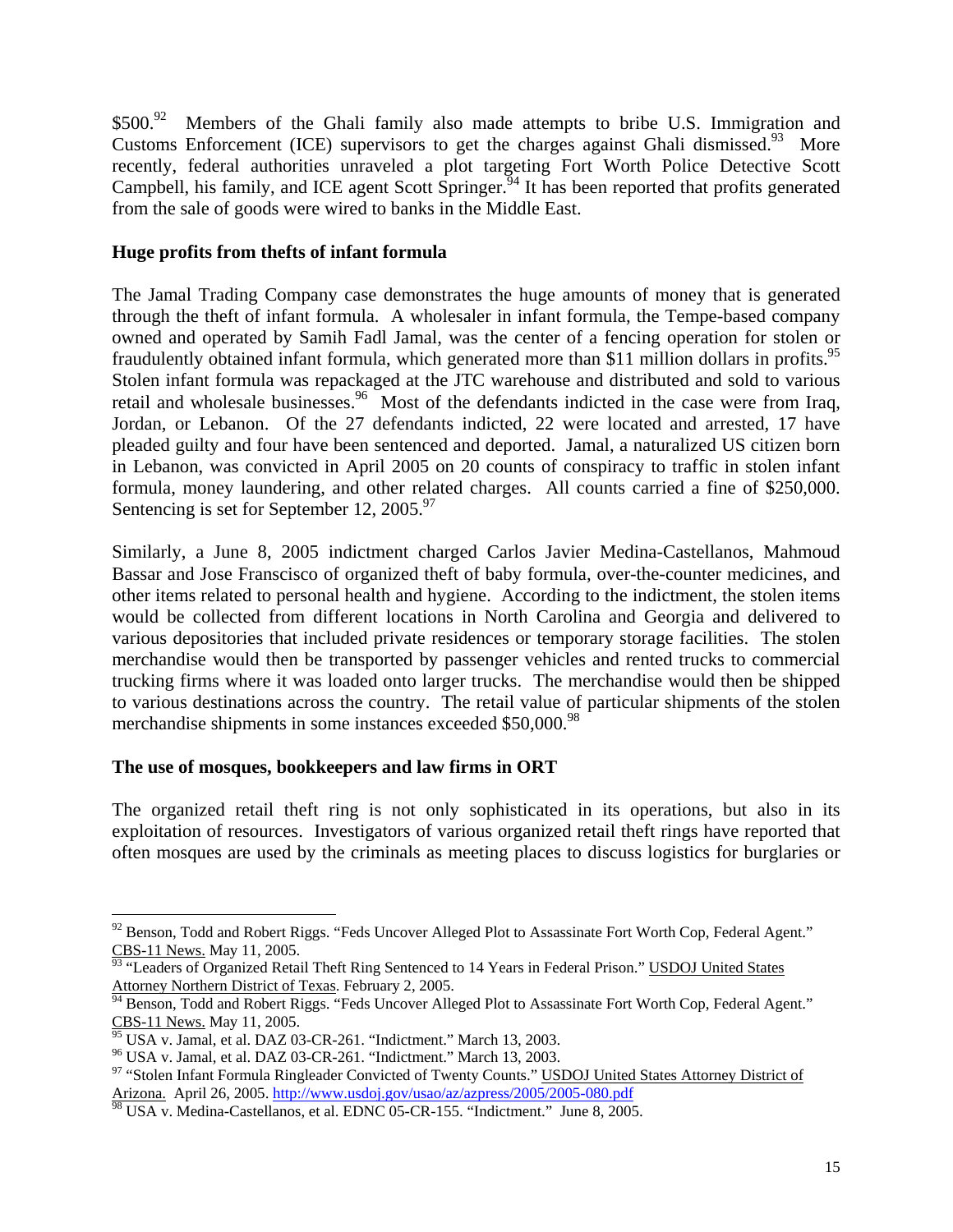shoplifting operations.<sup>99</sup> Surveillance of mosques has proven to be difficult not only because mosques are places of worship but also because of the arduous process involved in obtaining a warrant to surveil in the first place.

In addition to using the same mosques for planning operations, many of the different rings, which often work in concert, use the same bookkeeping firms. Of these firms, certain ones have been known to represent individuals suspected of criminal activity and in some cases, the firms themselves are actually involved as investors in the schemes. Moreover, many of the individuals involved in ORT operations use the same law firm for their defense, creating conflicts of interest that make it more difficult, if not impossible, for law enforcement to approach individual defendants to become cooperating witnesses. Examples of this tactic have been reported in Texas where the same law firm represented "high profile defendants" over several years and thereby "appear[ed] to be acting as an organizational firm for the criminal enterprise Texas operations."[100](#page-15-1)

## **b. Increase of Illegal Drug Operations by Terrorist Organizations**

Illegal drug trafficking continues to be a source of income for various terrorist organizations, including Al Qaeda and Hizballah. Most recently, this past June, the Ecuadorian government broke up a drug ring run by a local Lebanese restaurant owner. The bust resulted in multiple arrests, including individuals in the United States. Ecuadorian authorities report that at least 70% of the profits from the drug trafficking operation went to help finance Hizballah.<sup>101</sup>

A growing area of concern is the involvement of Hizballah financiers in large-scale drug operations involving methamphetamine in North and South America. The first case that documented the direct flow of illegal drug sales money to the Middle East involved a massive drug trafficking ring that smuggled tractor-trailer loads of pseudoephedrine from Canada to Detroit, and then from Detroit to California. Once in California, the Mexican-run criminal organizations would use the pseudoephedrine to produce large quantities of methamphetamine.<sup>102</sup> Organized Crime Drug Enforcement Task Force (OCDETF) investigators from the Drug Enforcement Agency, Customs, the Internal Revenue Service, and the Royal Canadian Mounted Police launched Operation Mountain Express III to unravel the drug ring. In doing so they discovered that the drug traffickers had been funneling profits to Middle Eastern terrorist groups, including Hizballah.<sup>103</sup>

<span id="page-15-0"></span><sup>1</sup> <sup>99</sup> Testimony of Randy A. Merritt before the United States House of Representatives Committee on Government Reform, Subcommittee on Criminal Justice, Drug Policy and Human Resources titled "National and International Consumer Products Fencing Operation Suspected of Providing Support to Terrorist Organizations" on November. 10, 2003.

<span id="page-15-1"></span><sup>&</sup>lt;sup>100</sup> Testimony of Randy A. Merritt before the United States House of Representatives Committee on Government Reform, Subcommittee on Criminal Justice, Drug Policy and Human Resources titled "National and International Consumer Products Fencing Operation Suspected of Providing Support to Terrorist Organizations" on November.

<span id="page-15-2"></span><sup>10, 2003.&</sup>lt;br> $^{101}$  "Hezbollah drugs ring' broken up." **BBC News**. June 22, 2005.

<span id="page-15-3"></span><sup>&</sup>lt;sup>102</sup> "Budget of the United States Government, Fiscal Year 2004—Appendix: Department of Justice." Office of Management and Budget (OMB).<br><sup>103</sup> "Budget of the United States Government, Fiscal Year 2004—Appendix: Department of Justice." Office of

<span id="page-15-4"></span>Management and Budget (OMB).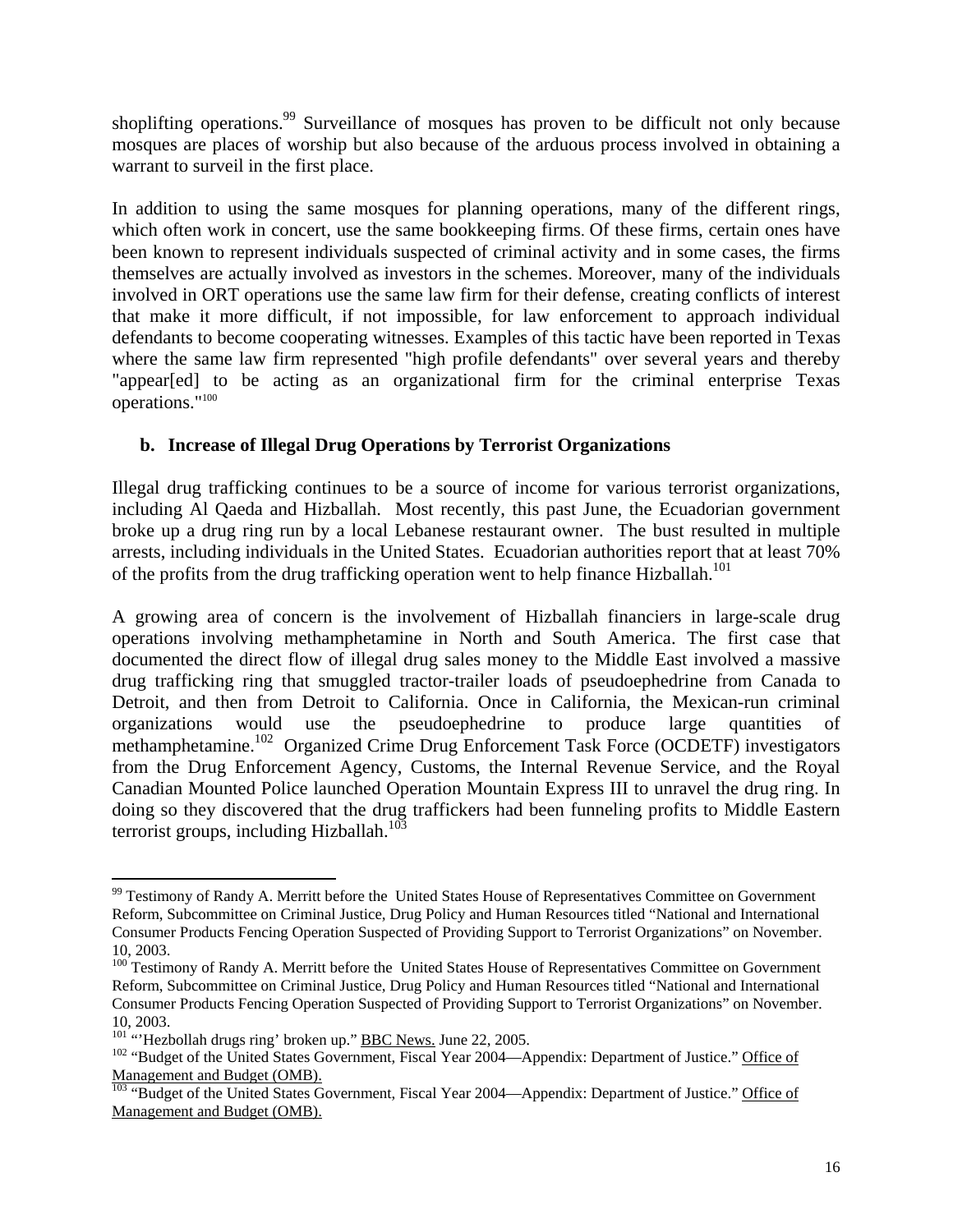Although it is not known how much of the profits went specifically to Hizballah, former DEA chief, Asa Hutchinson, confirmed to the press when announcing the arrests that "a significant portion of some of the sales are sent to the Middle East to benefit terrorist organizations."<sup>104</sup> The Mountain Express III investigation resulted in the arrest of defendants in twelve cities across the United States and Canada, along with the seizure of more than 35 tons of pseudoephedrine (which could be used to produce 30,000 pounds of methamphetamine), 179 pounds of finished methamphetamine, six clandestine drug laboratories, and \$4.5 million in U.S. currency.<sup>[105](#page-16-1)</sup>

Other cases have documented Hizballah connection to drug money.<sup>[106](#page-16-2)</sup>

Similarly, Al Qaeda cells have, in certain instances relied on drug sales to finance its operations. For example, the Moroccan terrorist who financed the 3/11 attacks in Madrid not only was a drug dealer of Hashish but also purchased the explosives used in the attacks with the drug.

### **Pseudoephedrine and Methamphetamines**

While drugs such as heroin, hashish and marijuana have been traditionally used by some terrorist organizations to help supplement thee financing of their operations, the United States is a facing larger problem with methamphetamines, now considered the top drug in most counties across the country.<sup>107</sup> "The DEA has documented the involvement of ethnic Middle Eastern crime groups in the smuggling of precursor chemicals used in methamphetamine production in both the United States and Canada."<sup>108</sup> While most of the illegal sales and distribution of methamphetamine is not conducted by Middle Eastern individuals, Middle Eastern men have been involved in the acquisition and distribution of pseudoephedrine, the precursor drug required for methamphetamine production. According to the website of the Drug Enforcement Administration (DEA), "domestic labs that produce methamphetamine are dependent on supplies

<span id="page-16-0"></span><sup>1</sup> <sup>104</sup> "DEA probe links first illegal drug profits in U.S. to Middle Eastern terrorists." The Associated Press. September 2, 2002.<br><sup>105</sup> "Budget of the United States Government, Fiscal Year 2004—Appendix: Department of Justice." <u>Office of</u>

<span id="page-16-1"></span>Management and Budget (OMB). Hizballah's ties to the drug trade were also verified by the now-defunct Operation Green Quest, a multi-agency task force on terrorist financing created in 2001 after the 9/11 attacks. Though not directly aimed at Hizballah, Green Quest exposed laundered drug money for the group. Testimony of Kenneth W. Dam, Deputy Secretary, Department of the Treasury before the Senate Committee on Banking, Housing, and Urban Affairs, Subcommittee on International Trade and Finance on August 1, 2002. Under a May 13, 2003 agreement between the FBI and the Department of Homeland Security, "ICE shut down its successful 'Operation Green Quest' program that had yielded 38 arrests, 26 indictments and nearly \$7 million in seized terrorist assets during the first nine months of its existence -- handing over jurisdiction in terrorist cases to the FBI." Seper, Jerry. "Senator Questions FBI Probe." The Washington Times. June 6, 2005.

<span id="page-16-2"></span> $106$  For example, Ohio resident Mohammad Shabib was involved in a sprawling drug enterprise used to finance Hizballah. Beginning in the early 1990s, Shabib hauled about 3 tons of pseudoephedrine from Canada to California, where his colleagues sold the medicine to Mexican gangs that would turn it into the street drug methamphetamine. It is unclear exactly how much of this money went to finance terrorism, but Shabib's drug trade did contribute to Hizballah's financing. Garrett, Amanda. "Terrorists' Money Takes Convoluted Path in U.S." The Cleveland Plain

<span id="page-16-4"></span><span id="page-16-3"></span>Dealer. January 18, 2004: A1.<br>
<sup>107</sup> Leinwand, Donna. "Meth is Top Drug Problem, Survey Says." The Chicago Sun Times. July 6, 2005.<br>
<sup>108</sup> "Chemical Diversion and Synthetic Drug Manufacture." <u>Drug Enforcement Administrati</u> 2001.<http://www.usdoj.gov/dea/pubs/intel/intel010621.html>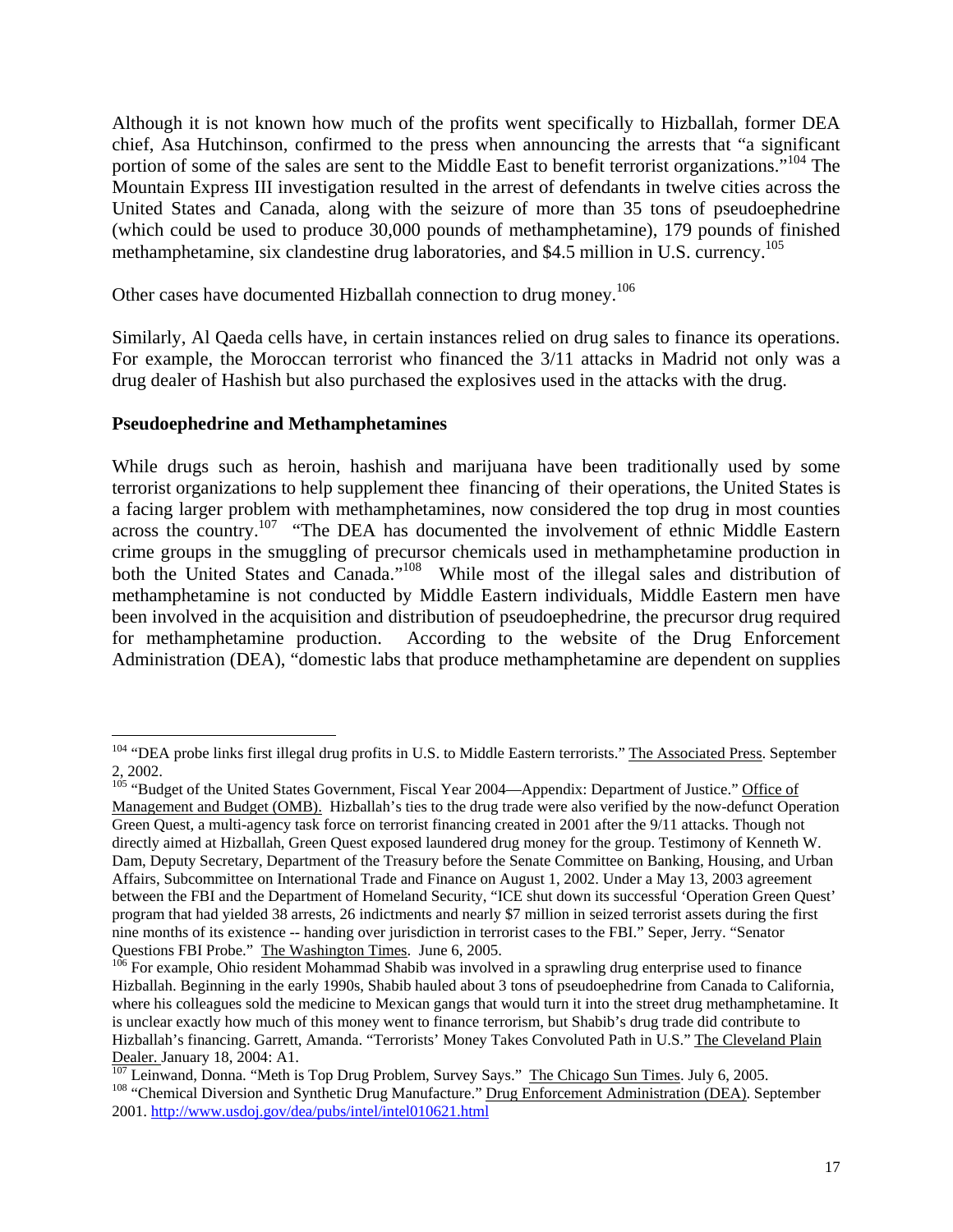of the precursor chemical pseudoephedrine, which is sometimes diverted from legitimate sources."<sup>109</sup>

One of the largest drug rings to be busted in the United States was the Esawi organization out of Chicago. In May 2002, twin brothers, Khaldon Esawi and Khaled Obeid were indicted on charges for possessing a drug with the knowledge that the drug would be used to manufacture a controlled substance, specifically methamphetamine.<sup>110</sup> The drug trafficking operation began in Canada and moved from Chicago to California, involving 13 defendants. Although there were no explicit terrorist financing accusations, the possibility that the monies that were transferred to the Middle East by the defendants to be used for terrorist financing operations has been suspected by investigators on the case.

## **Drug Trafficking and the Palestinian Islamic Jihad**

Of similar note, connections between indicted drug trafficker Tariq Isa and two of the defendants in the Palestinian Islamic Jihad (PIJ) case, currently in progress in Tampa, Florida, were uncovered. In May 2004, Isa, the Imam of the Al-Qassam Mosque in Chicago, was indicted for conspiracy to possess a controlled substance, conspiracy to possess narcotics and illegal transfer of firearms.<sup>111</sup> In February 2003, two other officials from the same mosque officials, Ghassan Ballut<sup>112</sup> and Hatem Fariz, had been indicted in Florida along with Sami al-Arian for their involvement with PIJ, a federally designated terrorist organization responsible for the deaths of two Americans and over 100 Israelis.[113](#page-17-4)In seeking Isa's detention, an AUSA from the Northern District of Illinois stated in court on August 10, 2004 that Isa had been photographed with Ramadan Shallah, the Secretary General of the PIJ.<sup>114</sup> Isa, Ballut and Fariz were identified both as officers of the Chicago mosque **a**nd the only three individuals to hold signatory authority over its bank account.<sup>115</sup>

### **c. Dual Use: Counterfeit Drugs for Funds and as a Means of Terror Attack?**

The manufacture and distribution of counterfeit pharmaceuticals is yet another criminal endeavor, which is being used as a direct conduit for financing terrorist attacks. Several examples of counterfeit drug operations have been uncovered throughout the country. This scenario is especially troubling as terrorist groups could use these methods for both financial gain and to further their violent schemes by simply adding toxins or infectious agents to them. [116](#page-17-7) Experts have documented the fact that Hizballah has manufactured and exported counterfeit

1

<span id="page-17-0"></span> $109$  "Methamphetamine & Amphetamines." Drug Enforcement Administration (DEA).

<span id="page-17-1"></span>

<span id="page-17-3"></span><span id="page-17-2"></span>

http://www.dea.gov/concern/meth\_factsheet.html<br>
<sup>110</sup> USA v. Esawi, et al. NDIL 02-CR-38 "Indictment." May 07, 2002.<br>
<sup>111</sup> USA v Isa. NDIL 04-CR-473 "Superseding Indictment." September 7, 2004.<br>
<sup>112</sup> "Al-Qassam Mosque Bu

<span id="page-17-5"></span>

<span id="page-17-4"></span><sup>&</sup>lt;sup>113</sup> USA v. Al-Arian, et al. MDFL 03-CR-77. "Indictment." February 19, 2003.<br><sup>114</sup> O'Connor, Matt. "Mosque Official's Release Denied." <u>The Chicago Tribune</u>. August 11, 2004.<br><sup>115</sup> USA v. Al-Arian, et al. MDFL 03-CR-77. "

<span id="page-17-6"></span>

<span id="page-17-7"></span>Intellectual Property Theft: Links to Terrorism and Terrorist Organizations" on July 16, 2003.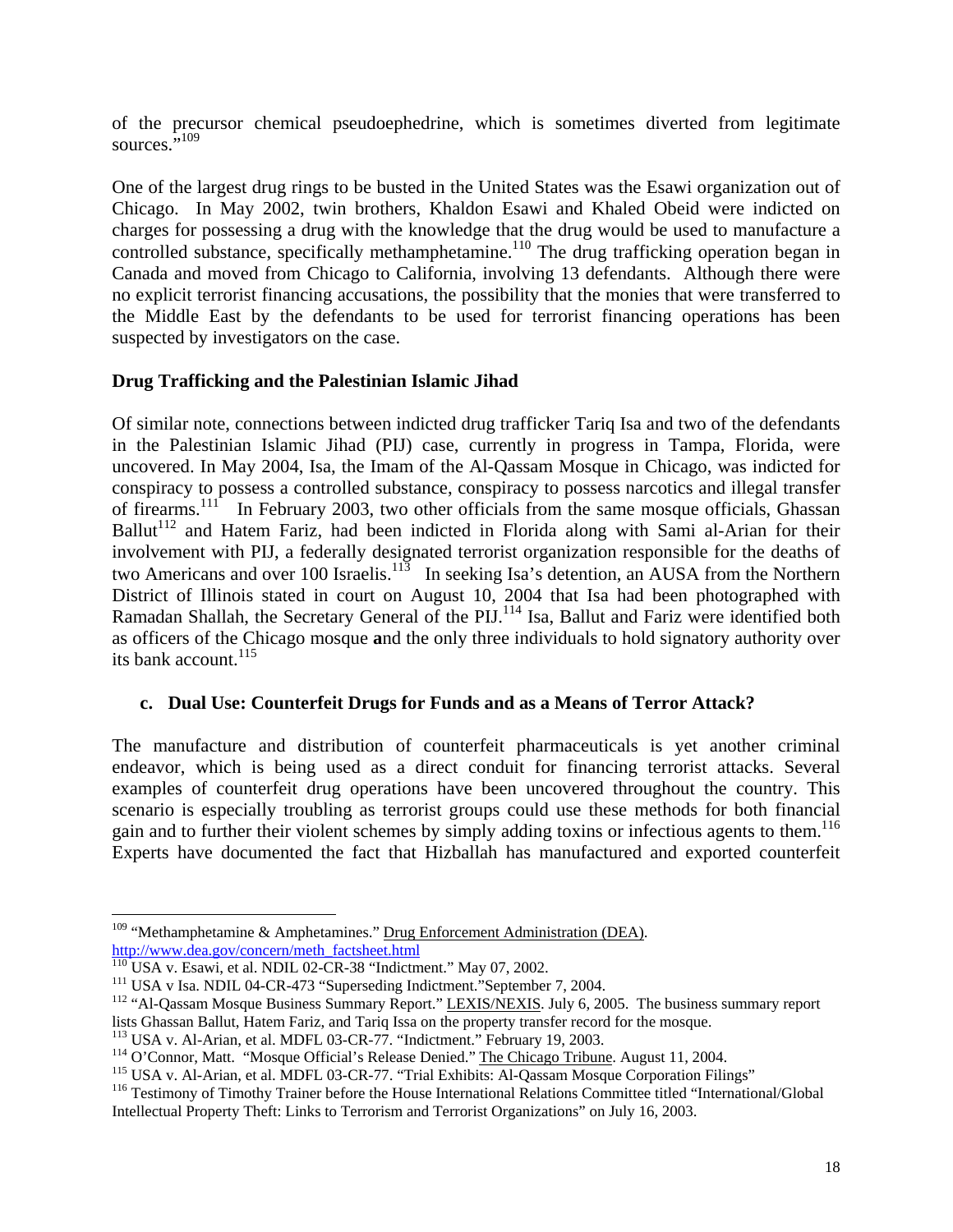pharmaceutical products. While terror groups have raised funds from counterfeit sales for years, <sup>117</sup> this is a new twist on an old problem, with even greater consequences.

## **d. Stored Value Cards**

 $\overline{a}$ 

According to the United States Department of Treasury, "stored-value cards (SVCs) are smart cards with electronic value…The technology eliminates coin, currency, scrip, vouchers, money orders, and other labor-intensive payment mechanisms."[118](#page-18-1) While it is often difficult to move large sums of cash across international borders, stored value cards make it easy to transfer large amounts of money without a trace. The stored value cards operate as gift cards and can be obtained in a variety of different places. The cards are able to be obtained without real identification using, fake names and can be recharged at a number of different places. Experiments have been conducted showing the ease of obtaining and using these stored-value cards without divulging personal information. Although we have no evidence that stored value cards have been used in any terrorist financing schemes, SVCs do raise suspicion in terms of money-laundering.

A core requirement of the financial industry when dealing with international financial transactions such as the movement of funds overseas includes the careful monitoring of the Department of Treasury's Office of Foreign Assets Control (OFAC) Financial Operations and Designations lists. The Industry must perform due diligence on all clients in order to ensure that funds are not reaching individuals or nations, which have been "specially designated" by United States agencies. In terms of money-moving conduits such as stored value cards, enforcement of such regulations prove to be challenging.

Although the sole purpose of this card is to replace currency, and until now it has rarely been used for Internet purchases, there are new methods being developed to use SVCs to make payments over the web.

Stored-value cards while otherwise a convenient invention, have the potential to facilitate and abridge anti-money laundering efforts, depending on the amount of money that can be retained per card. Due to their portability and the fact that they can change hands a dozen times in one day without leaving a trace, stored-valued cards eliminate intermediaries such as financial institutions, allowing for virtually undetected global movement of funds. The implications of this

<span id="page-18-0"></span><sup>&</sup>lt;sup>117</sup> Hizballah has also made use of counterfeit goods, particularly in the South American tri-border region of Paraguay, Brazil, and Argentina. There, in February 2000, Ali Khalil Mehri was arrested for selling millions of dollars worth of counterfeit Sega, Sony, and Nintendo software and funneling the money to Hizballah. In his home, authorities found videos and CDs of known suicide bombers rallying others to the cause. Faiola, Anthony. "U.S. Terrorist Search Reaches Paraguay." The Washington Post. October 13, 2001. In July 2003, while searching the offices of suspected Hizballah financiers in Paraguay, police discovered boxes of counterfeit goods. "Document Seized in Cuidad Del Este from Alleged Hizballah Financier Offices." Agence France Presse. July 4, 2003. In October 2003, authorities in Beirut intercepted counterfeit brake pads and shock absorbers valued at \$1.2 million. Interpol Secretary General Ronald Noble told European and American legislators meeting in Dublin in April 2004 that "subsequent enquiries revealed that profits from these consignments, had they not been intercepted, were destined for supporters of Hizballah." "'Terror' Groups Cashing in on Fake Goods—Interpol." Reuters. April 7,

<span id="page-18-1"></span><sup>2004.&</sup>lt;br><sup>118</sup> "Stored-Value Cards." <u>U.S. Department of Treasury, Financial Management Service.</u> <http://www.fms.treas.gov/storedvalue/>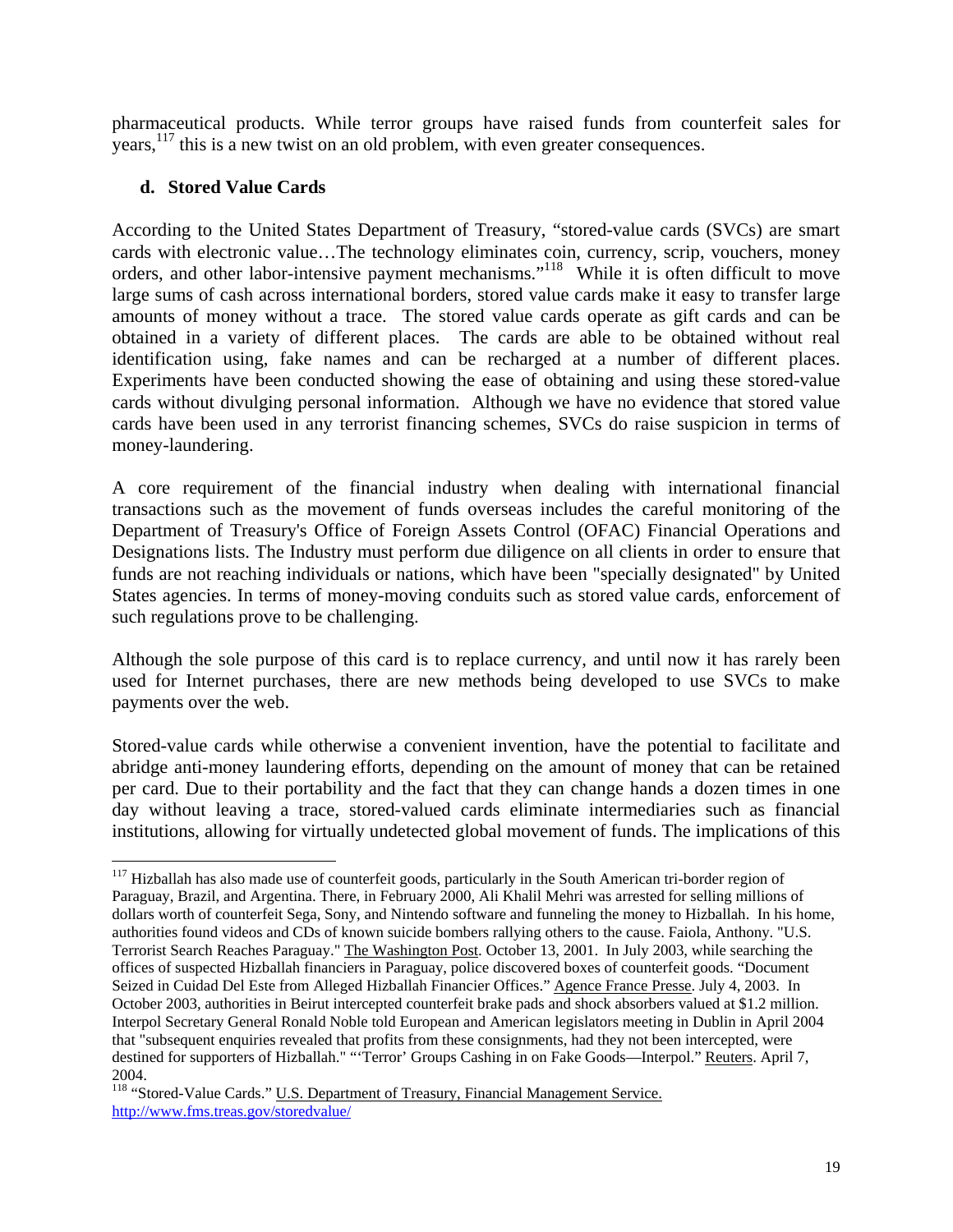development in terms of terror financing and our government's ability to combat it are simply daunting.

## **e. Multiple use: Vehicle Theft for Funds, for Laundering and as a Means of Attack?**

Vehicle theft is playing a burgeoning role in the financing of terrorist organizations. According to Greg Terp, chairman of the North American Export Committee (NAEC), an organization whose mission is to stem the export of stolen vehicles, auto theft "remains a staple of organized crime groups" and recent investigations have shown a "direct link" between these organized crime groups and the funding for terrorist organizations.<sup>119</sup> In a recent summit, the North American Export Committee (NAEC), and Arizona law enforcement officials came together to discuss how best to combat the exportation of stolen vehicles.<sup>120</sup> Arizona plays a significant role because it has the highest number of auto thefts per capita in the United States estimated to be more than 56, 000 a year.<sup>121</sup>

More alarming, however, is the use of stolen vehicles, not only in the financing of terrorism, but as part of future terrorist acts. Stolen cars in Arizona have been tracked to seaports outside of Los Angeles, Seattle, and Houston.<sup>122</sup> It is entirely conceivable that a number of shipping companies, in turn, would ship these stolen vehicles to places in the Middle East, where they would be prepped for future suicide attacks and car bombings. Thousands of cheap, second hand cars from Europe, the Persian Gulf and Asia, for example, flooded into Iraq after the U.S.-led occupation two years ago through parts of the Middle East.<sup>123</sup> And In a raid conducted last year by U.S. troops in Fallujah, soldiers discovered a bomb making workshop where an SUV registered in Texas was being converted into a car bomb. [124](#page-19-5)

## **Money Laundering through Automobiles**

1

While law enforcement officials have noted the sale of stolen vehicles by organized crime groups for the purpose of financing terrorist organizations, it is important to note that seemingly legitimate auto dealers have also been involved in laundering large amounts of cash through the sale of automobiles. In an ongoing investigation in Chicago, Illinois, four men were arrested for allegedly selling automobiles from their car dealership to drug dealers and gang members in exchange for cash proceeds of drug trafficking.<sup>125</sup> In turn, the defendants deposited the tainted cash in amounts under \$10,000, to avoid reporting rules, in separate branches of local banks.<sup>126</sup> Although authorities have made no public statements about connections to terrorist organizations, one of the defendants, Amir Hosseini, who is of Iranian descent, is accused of

<span id="page-19-1"></span><span id="page-19-0"></span>

<sup>&</sup>lt;sup>119</sup> North American Export Committee Website.<http://www.naec.ws/><br><sup>120</sup> North American Export Committee Website: Scheduled Meetings.<http://www.naec.ws/meetings.asp><br><sup>121</sup> "Fiscal Year 2006 JLBC Budget: Automobile Theft Au

<span id="page-19-2"></span>http://www.azleg.state.az.us/jlbc/06recbk/ata.pdf<br><sup>122</sup> "Lupita Murillo Reports: Arizona Auto Thefts Linked to Terrorism." Eyewitness News KVOA Tucson. May 18,

<span id="page-19-3"></span>

<span id="page-19-5"></span><span id="page-19-4"></span>

<sup>2005.&</sup>lt;br><sup>123</sup> Quinn, Patrick. "Iraq Car Bombings Kill 586 Since April." The Associated Press. June 24, 2005.<br><sup>124</sup> Michael, Maggie. "U.S. Troops Find Suspected al Zarqawi Command Center; Fallujah Toll Put 51 U.S. Troops<br>Dead

<span id="page-19-6"></span> $^{125}$  USA v. Amir Hosseni, et al. NDIL 05-CR-0254. "Criminal Complaint". Mar. 21, 2005 at p. 9.<br><sup>126</sup> USA v. Amir Hosseni, et al. NDIL 05-CR-0254. "Criminal Complaint". Mar. 21, 2005 at p. 9.

<span id="page-19-7"></span>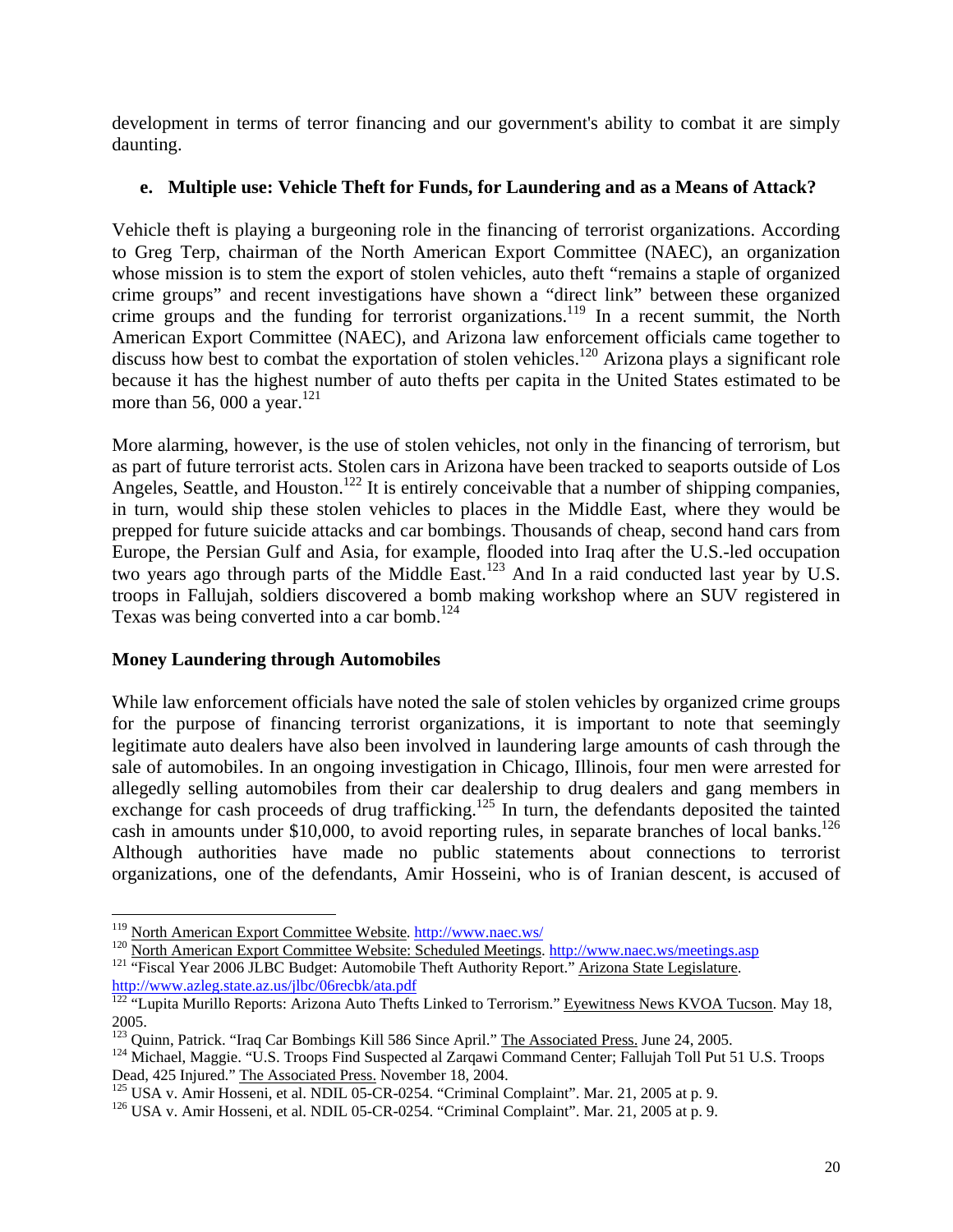funneling money back to Iran. It should also be noted that the defendant was previously arrested on INS violations for lying about his country of origin. Arresting officers also noted that Hosseini's residence was "covered with documents supporting the Ayatollah and his policies.<sup>127</sup>

## **IV. Cases of Terrorist Victims**

## **Terror Cases filed by Victims: The David Boim case**

A federal court in Illinois struck an important blow in the domestic War on Terror on December 9, 2004, against several Islamic groups that operated in support of the terrorist organization Hamas.

Federal Magistrate Judge Arlander Keys held three American Muslim organizations, the Islamic Association for Palestine (IAP), the Holy Land Foundation (HLF) and the Quranic Literacy Institute (QLI), along with high-level Hamas operative Mohammed Salah, liable for \$156 million in damages in the 1996 death of David Boim, a seventeen year-old New York native who was murdered by a Hamas gunman while waiting at a bus stop in the West Bank town of Beit El. The jury returned a verdict in the amount of \$52 million, which Judge Keys immediately tripled pursuant to U.S. anti-terrorism laws. This was the first time that the IAP was labeled part of Hamas' terrorist enterprise—a designation that the US government should have made years ago but did not for a variety of reasons, including the stringent pre-Patriot Act compartmentalization of intelligence versus criminal prosecutions.

HLF's assets had already been frozen by the federal government in the wake of September  $11<sup>th</sup>$ , and several HLF officials were indicted by the Department of Justice this past July.

The Boim case represents the first successful use of the federal Anti-Terrorism Act of 1990, which allows American victims of violence overseas to sue domestic groups for terrorist acts committed outside the United States, and provides for treble damages. While this victory sets a precedent which could serve to shut down other domestic institutions which act to support foreign terrorist organizations, through fundraising and dissemination of propaganda, the Boim Family has been unable to collect a dime because the defendants disposed of all traceable assets and denied that they possessed any assets, thus denying payment of the judgment to the Boim family. Congress ought to consider some remedial legislation designed to assist plaintiffs in such actions to collect damages that are awarded. New laws could ensure that defendants in terrorist civil trials are not allowed to legally dispose of their assets in order to evade a court judgment. Additionally, Congress should consider allowing collection from the assets frozen by the U.S. government and those that are held under personal control by officers in terrorist fronts.

## **V. The Need for Consistency of action by European Authorities: Designation of Terrorists**

<span id="page-20-0"></span> $\overline{a}$  $127$  USA v. Amir Hosseini, et al. NDIL 05-CR-254. "Government Memorandum in Support of Revoking the Release of Amir Hosseini." June 27, 2005 at pp. 1-2.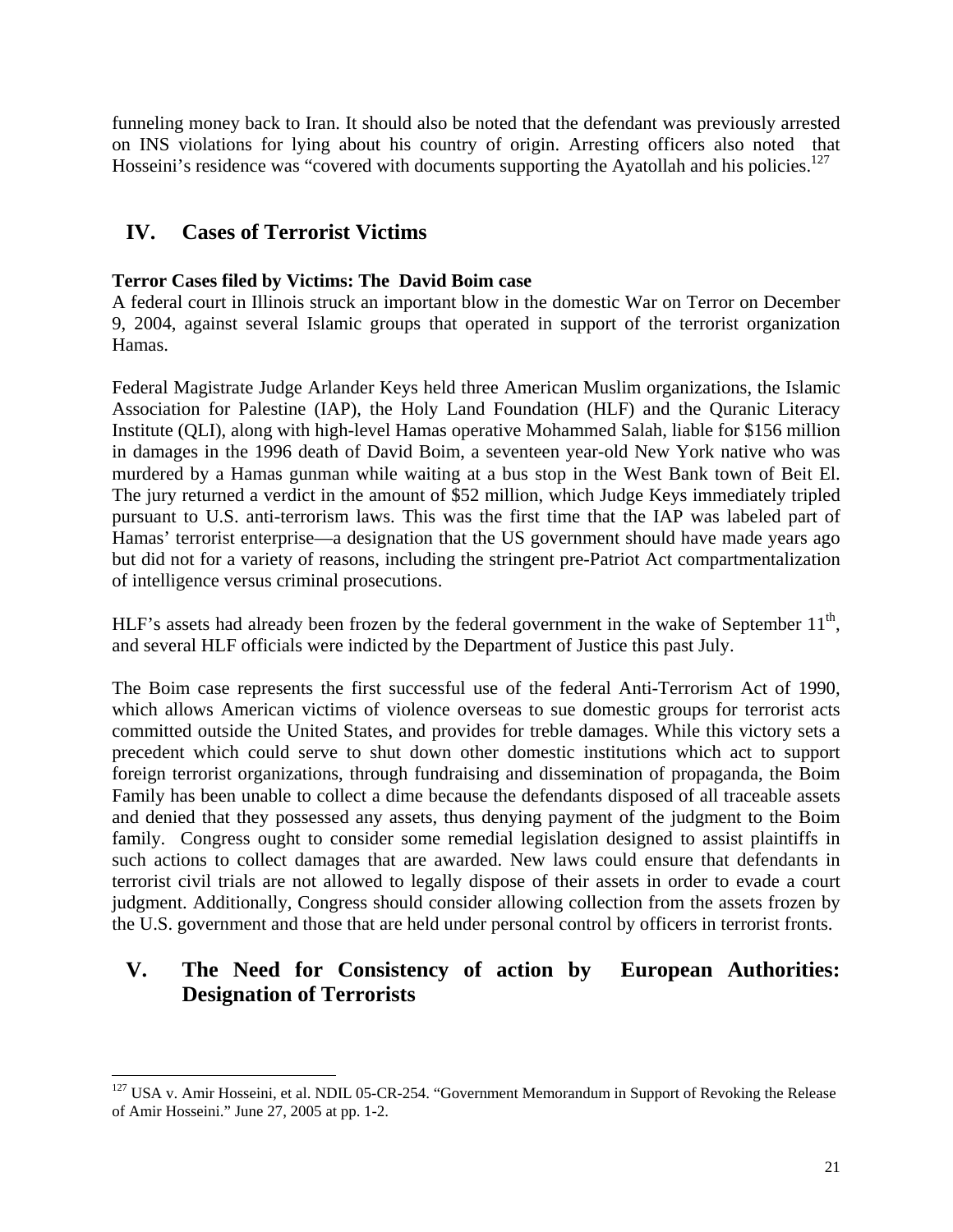As the United States and the Western world braces itself for a renewed hatred against them, the United States and European Union must form a strong alliance in response to the worldwide terror attacks. The United Kingdom has joined the United States and Spain as victims of the most recent terrorist attack. Although the U.S., the E.U., and United Kingdom all see eye-to-eye on Al Qaeda, Europe has, for the most part, refused to designate other terrorist groups such as Hizballah. Although the E.U. and the U.K. have designated Hamas as a terrorist organization, only a few of the numerous branches of Hamas, constituted as front groups in Europe, have been shut down by European authorities. The U.K. has studiously avoided shutting down its Hamas branch. Moreover, the E.U .has recently initiated a "dialogue" with officials of Hamas and Hizbollah, a course of action that has only served to reward both terrorist groups for their murderous terrorist acts.

The Shiite extremist group Hizballah has a long and bloody history of violence in the Middle East against Israel, its citizens and the United States. Less reported is its continuing public declarations of violent intent against American interests, its covert criminal activity in America to raise funds and its ominous partnership with Al Qaeda.

Hizballah has also launched organizational meetings with other terrorist groups that share its view of the need for the Islamic Caliphate or a global Islamic state. It opened its training facilities to Al Qaeda, even after 9/11, providing a critical liaison and resources for Al Qaeda. As the working relationship between Hizballah and Al Qaeda grows, so too does the concern that the result may be increased attacks against American targets.

The U.S. Department of State, Office of Counterterrorism officially designated Hizballah as a foreign terrorist organization  $(FTO)^{128}$  in 1997. On November 2, 2001, President Bush amended Executive Order 13224 of September 23, 2001,<sup>129</sup> to include the freezing of the assets of organizations and individuals linked to Hizballah in the United States.<sup>[130](#page-21-2)</sup>

Despite these facts, the European Union has still not designated Hizballah as a terrorist group. I would like to thank both houses of Congress for passing bills earlier this year, urging the European Union to add Hizbollah to its list of terrorist organizations. Interestingly, the European Union has designated the Al Aqsa Martyrs Brigade, the terrorist wing of the Palestinian Fatah party, yet they do not list Hizballah on their designation lists.<sup>131</sup> Taking one positive step, the E.U. has attempted to show that it is against Hizballah's anti-Western and anti-Semitic propaganda by banning Hizballah's television station, Al-Manar, from being broadcast in Europe. Al-Manar condemned the move, stating that it "represents a flagrant aggression against the freedom of the press and contradicts the simplest principles of the human rights charter and the principles that Europe claims to promote."[132](#page-21-4) And while the E.U. has included several Hizballah officials on its designation list, it still does not include the terrorist organization itself.

<span id="page-21-1"></span><span id="page-21-0"></span><sup>&</sup>lt;sup>128</sup> "Foreign Terrorist Organizations." U.S. Department of State, Office of Counterterrorism. October 23, 2002. <sup>129</sup> "What You Need to Know About U.S. Sanctions." <u>U.S. Department of Treasury, Office of Foreign Assets</u><br>Control. September 23, 2001. http://www.ustreas.gov/offices/enforcement/ofac/sanctions/terrorism.html

<span id="page-21-2"></span>Control. September 23, 2001. **http://www.ustreas.gov/offices/enforcement/offices/enforcement/offices/sanctions/terrorists and Groups Identified under Executive Order 13224." U<u>.S. Department of</u>** 

State, Office of the Coordinator for Counterterrorism. October 23, 2002.<br><sup>131</sup> "Council Decision." Office Journal of the European Union. April 2, 2004.

<span id="page-21-4"></span><span id="page-21-3"></span>http://www.statewatch.org/news/2004/apr/eu-terr-list1.pdf<br>
<sup>132</sup> "Al-Manar Flays EU Broadcast Ban." <u>Al-Jazeera</u>. March 19, 2005.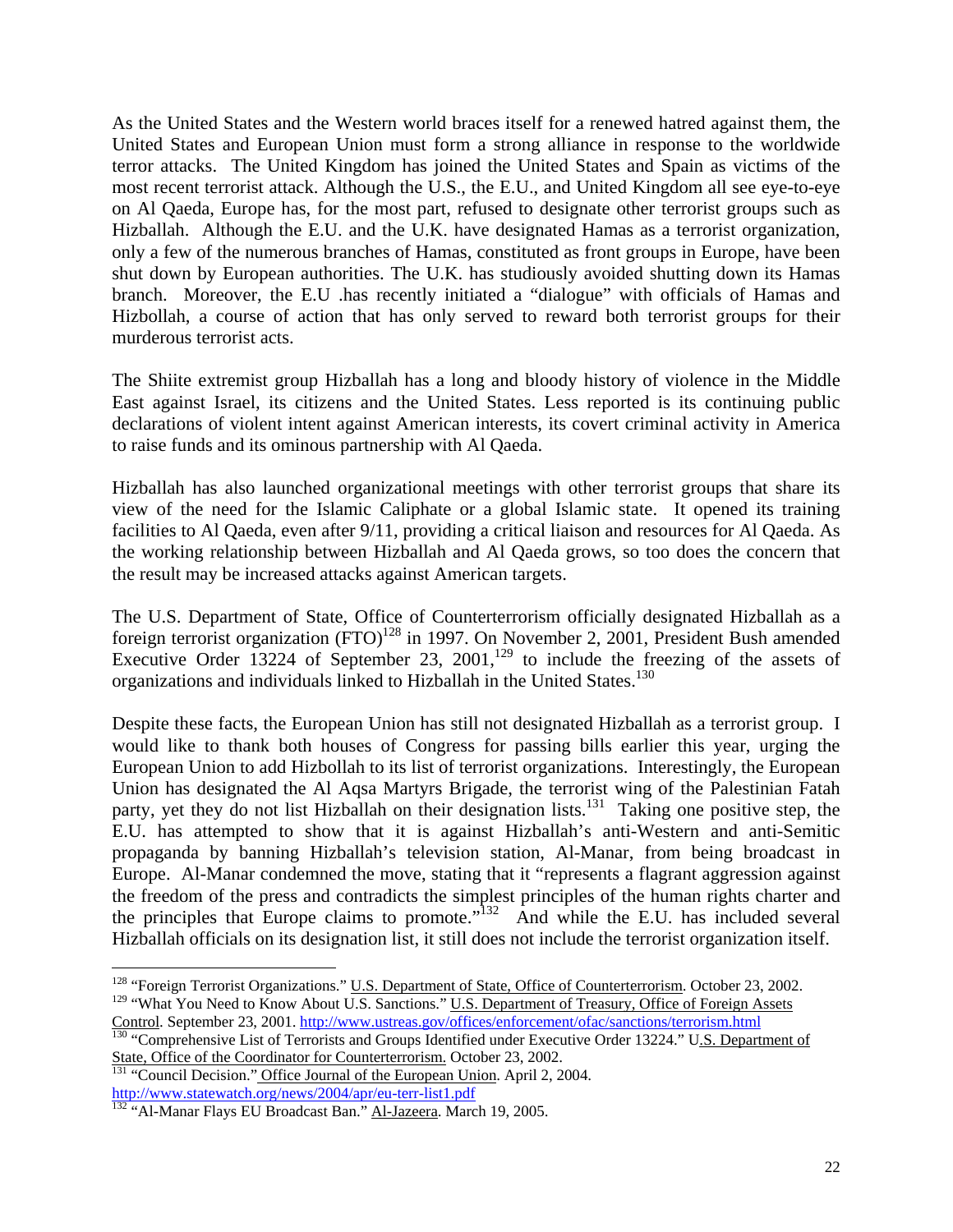The E.U.'s list of designated terrorist groups is much smaller than that of the US. More importantly, the E.U.'s list does not mean much in practical terms. It entails an obligation for every single member country to take action against the designated group, but there is no mechanism to really enforce it. Therefore it is not much more than a "suggestion." It is up to the individual country to act. Moreover, designating Hamas on a list does not mean all that much in practical terms as Hamas charities and bank accounts are held under various names.

There are several reasons E.U. countries have not done much. First, the governments have not put in place the resources needed to track terrorist finances. OFAC in the U.S. has more than 100 people tracking down terrorist finances. In contrast, the corresponding offices in European countries that do the same type of work are overwhelmingly understaffed; by comparison, the Bank of England has four, Germany has one and France has two. That situation is a consequence of the lack of political will to act on the part of European governments. In 2003 U.S. authorities designated a group of Hamas-linked charities based in several European countries: some countries (Denmark) decided to follow suit and designated them too, while others (France, Austria) said they saw no evidence of terrorism-links and decided to let them operate on their territory.

## **Saudi Arabia's Role**

Any discussion of terrorist financing trends and developments would not be complete unless there was a frank analysis of whether Saudi Arabia has truly changed its policies on terror financing as it claims to have done. Close scrutiny of continued Saudi funding of Islamic charities worldwide and the behavior of Saudi charities such as the Muslim World League (MWL) and the World Assembly of Muslim Youth (WAMY) show that despite making claims to the contrary, Saudi money continues to be pumped into radical Islamic entities and mosques around the world by Saudi charities.

The Investigative Project on Terrorism has examined tens of thousands of reports, publications, internal records and statements of MWL and WAMY and their officials in prior years and conclusively found that chapters of both organizations, numerous officials and employees of the organizations and designated grants and publications of both groups have been linked or tied to Al Qaeda, Hamas and other terrorist groups. The evidence in this study is overwhelming, and much of the evidence is from open source materials.

Even after being confronted by U.S. officials about the operations of both "charitable" conduits, Saudi officials continue to deny that either group has been tethered to terrorist organizations or that the Saudi regime has imposed strict rules to ensure that no Saudi charity can be exploited by terrorists. In fact, the rules allegedly imposed by the Saudis are illusory. With great ceremony, Saudi officials announced that charities including WAMY and MWL would be officially subsumed under a new umbrella organization with tight government controls to ensure that no monies were diverted to terrorism. In fact, this new Saudi charitable oversight group does precious little. Saudi Arabia funds continue to be channeled to Hamas and other Islamic fundamentalist groups while MWL and WAMY have continued their primal agenda of promoting, subsidizing and sponsoring Islamic extremist ideology.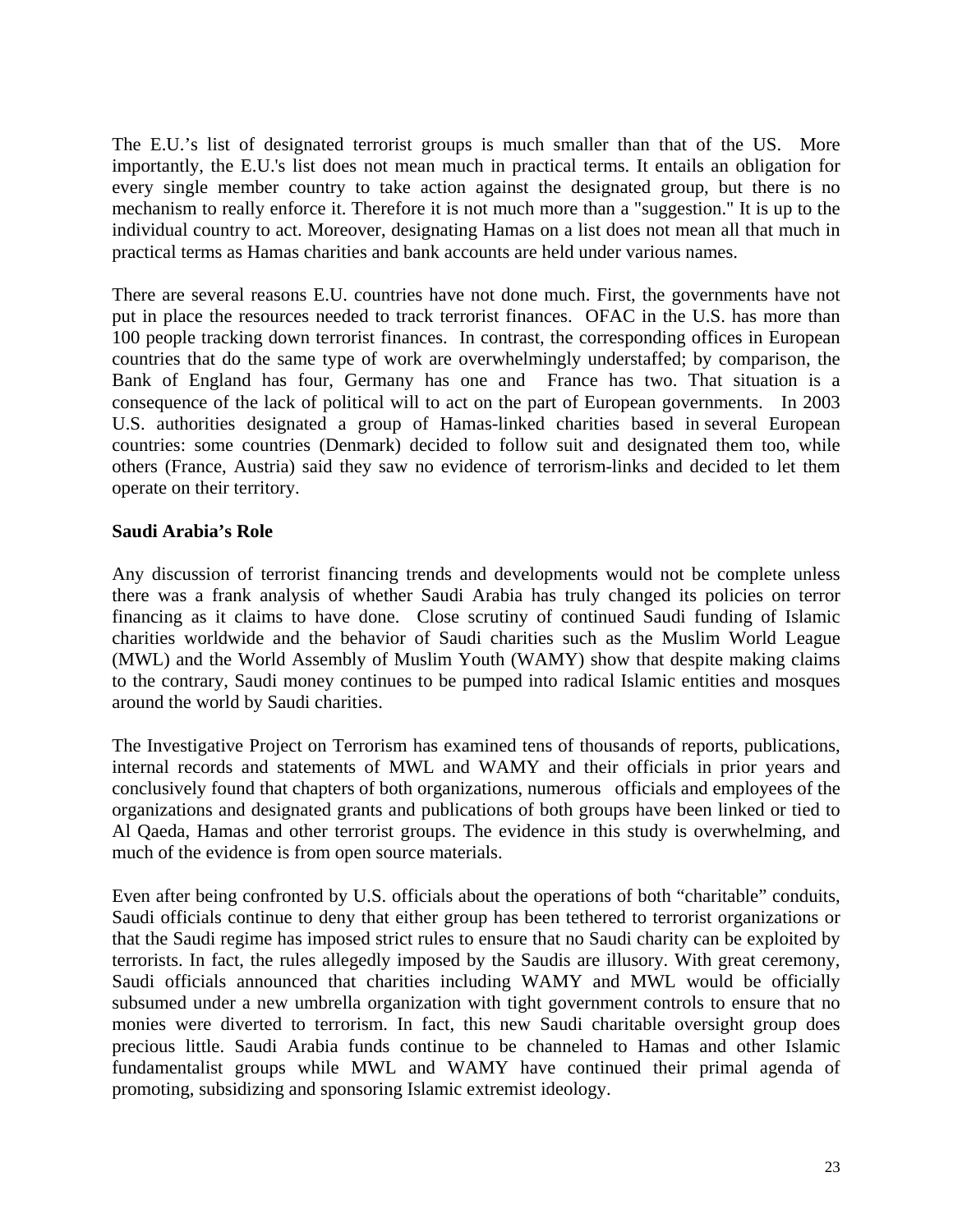In response to U.S. pressure to regulate its charities, Saudi Arabia set up, together with the US, the Joint Terror Financing Task Force. Has it been effective? I would submit to you that based on the declared objectives of insuring transparency and regulating the activities of charities in the Kingdom, there is still a lot of work to do on the part of the Saudis. There have been some positive steps taken by the Saudis, but in the larger mix of things, the Joint Task Force has been a relative failure. This is due in large part to the fact that in order for the Joint Task Force to succeed, Saudi Arabia would have to effectively renounce its Wahhabist religious ideology. Its ideology drives its religious institutions, which in turn drive its funding of radical Islam. In the United States, Wahhabist Saudi tracts and publications continue to be exported here to mosques, Islamic centers, prisons, the US military, and radical Islamic groups that operate under false veneer as "civil rights" and "charitable" organizations. Accused terror financiers Wael Jalaidan and Yassin Al Qadi continue to operate with total impunity despite (false) assurances by Saudi officials that their terrorist careers had had been shut down, or that they had been put under house arrest.

## **Conclusion**

1). Too often, comprehensive counter-terrorist financial investigations are undermined by a series of factors including the refusal to share intelligence between the FBI, CIA and Treasury; the shortage of highly skilled forensic accountants attached to different field offices; the fact that FBI priorities, understandably, are to stop the next terrorist attack and thus leave little extra time or resources for long range financial investigations; the failure to exploit open source intelligence, thus circumventing the restrictions on agency dissemination of sensitive sourcecollected intelligence; and the numerous competitive divisions of labor on counter-terrorist financing at Treasury preventing a horizontal integration of assets and resources.

Let me suggest several steps that might be considered to improve the process:

- 1. Create dedicated teams of forensic accountants who could be attached to roving federal teams much like the old Organized Crime Strike Forces.
- 2. Mandate more formal exchanges of information between myriad government units and agencies which participate in the war on terrorism, especially those that collect financial intelligence
- 3. Create and standardize the expertise and knowledge base needed to graduate new classes of counter-terrorism financial experts and forensic auditors.
- 4. Authorize additional funds to create new counter-terrorism financial intelligence positions at Treasury, the Department of Justice, DHS and the FBI.
- 5. Streamline decision making between the federal agencies on asset forfeiture, asset freezing, terrorist designation and terrorist prosecution.
- 6. Create an Open Source Directorate at each of the federal agencies whose mission is only to mine, collect and disseminate open source intelligence and data.
- 7. Develop a cross agency standardized link analysis intelligence base that can exploited by numerous agencies.
- 8. Create special link-analyst positions at respective agencies.